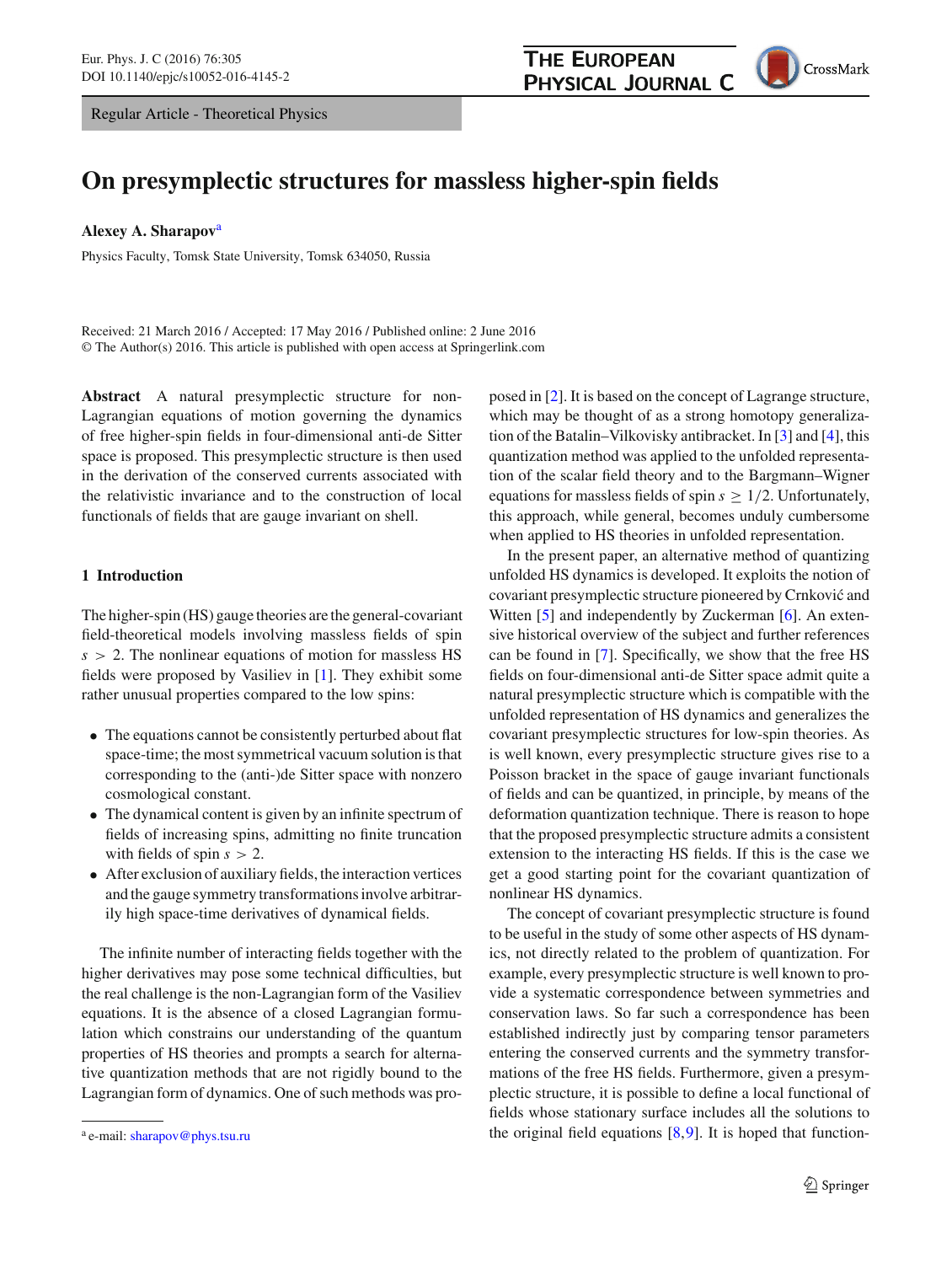als of this kind may find applications in the context of the AdS/CFT correspondence [\[10](#page-14-9)[–13\]](#page-14-10).

The plan of the paper is as follows. In Sect. [2,](#page-1-0) we provide some background material on presymplectic geometry and its relation to classical mechanics. Next, in Sect. [3,](#page-2-0) we briefly discuss the covariant phase-space approach to field theory and, by way of illustration, derive the covariant presymplectic structures for various fields of low spins. There, we also define a general notion of covariant presymplectic structure for not necessarily Lagrangian field theories. In Sect. [4,](#page-5-0) we review the unfolded representation for the free HS fields on four-dimensional anti-de Sitter space. The main result of the paper is presented in Sect. [5,](#page-8-0) where we derive a covariant presymplectic structure for the free HS equations in unfolded representation. In Sect. [6,](#page-10-0) this presymplectic structure is used to define the gauge noninvariant conserved currents associated with the anti-de Sitter invariance of the free HS equations. As a byproduct this proves nontriviality of the proposed presymplectic structure. Section [7](#page-12-0) is devoted to the derivation of on-shell gauge invariant functionals of HS fields. In the last Sect. [8,](#page-14-11) we summarize our results and discuss further perspectives.

### <span id="page-1-0"></span>**2 Presymplectic mechanics**

Let us briefly recall some basic notions of presymplectic geometry and geometrical mechanics.

By definition, a *presymplectic manifold* is a pair  $(M, \Omega)$ consisting of a smooth manifold *M* endowed with a closed 2-form  $\Omega$ , the *presymplectic form*. Denote by ker  $\Omega$  the space of all vector fields *V* on *M* satisfying the equation

 $i_V \Omega = 0.$ 

The form  $\Omega$  being closed, the space ker  $\Omega$  generates an integrable distribution on *M*. In the case that ker  $\Omega = 0$  one speaks of the symplectic 2-form  $\Omega$  and the symplectic manifold *M*.

A vector field *X* (a function *f* ) is called *Hamiltonian* if there exists a function  $f$  (a vector field  $X$ ) such that

$$
i_X \Omega = df. \tag{2.1}
$$

In order to indicate the relationship between the Hamiltonian vector fields and functions we will write  $X_f$  for *X* and refer to  $f$  as a Hamiltonian of the vector field  $X_f$ . Note that the above correspondence  $f \leftrightarrow X_f$  is far from being one-to-one. On the one hand we can add to  $X$  any vector field from ker  $\Omega$ without any consequence for *f* , on the other it is possible to shift *f* by an arbitrary constant. This motivates us to consider two Hamiltonian fields as equivalent if they differ by an element from ker  $\Omega$ . By definition, the space ker  $\Omega$  consists of the Hamiltonian vector fields with constant Hamiltonians. In

the following we will often identify a Hamiltonian vector  $X_f$ with its equivalence class  $X_f$  + ker  $\Omega$ . It is easy to see that the Hamiltonian vector fields form a subalgebra  $\mathfrak{X}_{\Omega}(M)$  in the Lie algebra of all smooth vector fields  $\mathfrak{X}(M)$ . Furthermore, ker  $\Omega$  is an ideal in  $\mathfrak{X}_{\Omega}(M)$  and we can define the quotient Lie algebra  $\mathfrak{X}_{\Omega}(M)/\ker \Omega$  of "nontrivial Hamiltonian vector fields".

An elementary, yet important, fact is that the action of a Hamiltonian vector field preserves the presymplectic structure. Indeed,

<span id="page-1-4"></span>
$$
L_{X_f} \Omega = di_{X_f} \Omega + i_{X_f} d\Omega = d^2 f = 0.
$$
 (2.2)

Another simple observation is that Hamiltonian functions form a commutative algebra with respect to the point-wise multiplication: If *f* and *g* are two Hamiltonian functions, then  $X_{fg} = f \cdot X_g + g \cdot X_f$ . The space of Hamiltonian functions can be endowed with the Poisson bracket

<span id="page-1-2"></span>
$$
\{f, g\} = i_{X_f} i_{X_g} \Omega. \tag{2.3}
$$

One can easily verify that this expression is well defined and satisfies all the required properties: antisymmetry, bilinearity, the Leibniz rule, and the Jacobi identity. Denoting the Poisson algebra of Hamiltonian functions by  $\mathcal{F}_{\Omega}(M)$ , one can also see that the map  $f \mapsto X_f$  is actually a homomorphism of the Lie algebras, meaning that  $X_{\{f,g\}} = [X_f, X_g].$ 

From the physical viewpoint, the Hamiltonian functions represent the physical observables. It follows from the definition [\(2.1\)](#page-1-1) that each physical observable is invariant under the action of the integrable distribution ker  $\Omega$ , i.e.,

$$
Xf = 0 \quad \forall X \in \ker \Omega, \quad \forall f \in \mathcal{F}_{\Omega}(M).
$$

The vector fields of ker  $\Omega$  play thus the role of infinitesimal gauge symmetry transformations on *M* and the integral leaves of the distribution ker  $\Omega$  should be regarded as gauge orbits. The physical phase space is then identified with the space of gauge orbits, though the latter may not be a smooth manifold in general. According to this interpretation the physical observables are those smooth functions on *M* that are constant along the gauge orbits. Therefore, they can be viewed as functions on the physical phase space  $M' = M/\text{ker }\Omega$  and the Poisson bracket [\(2.3\)](#page-1-2) passes through the quotient.

<span id="page-1-1"></span>In order to define the time evolution of physical observables one needs to specify a particular vector field *X* that leaves invariant the presymplectic structure, that is,

<span id="page-1-3"></span>
$$
L_X \Omega = 0. \tag{2.4}
$$

<span id="page-1-5"></span>Then the equation of motion for an observable *f* reads

$$
\dot{f} = Xf. \tag{2.5}
$$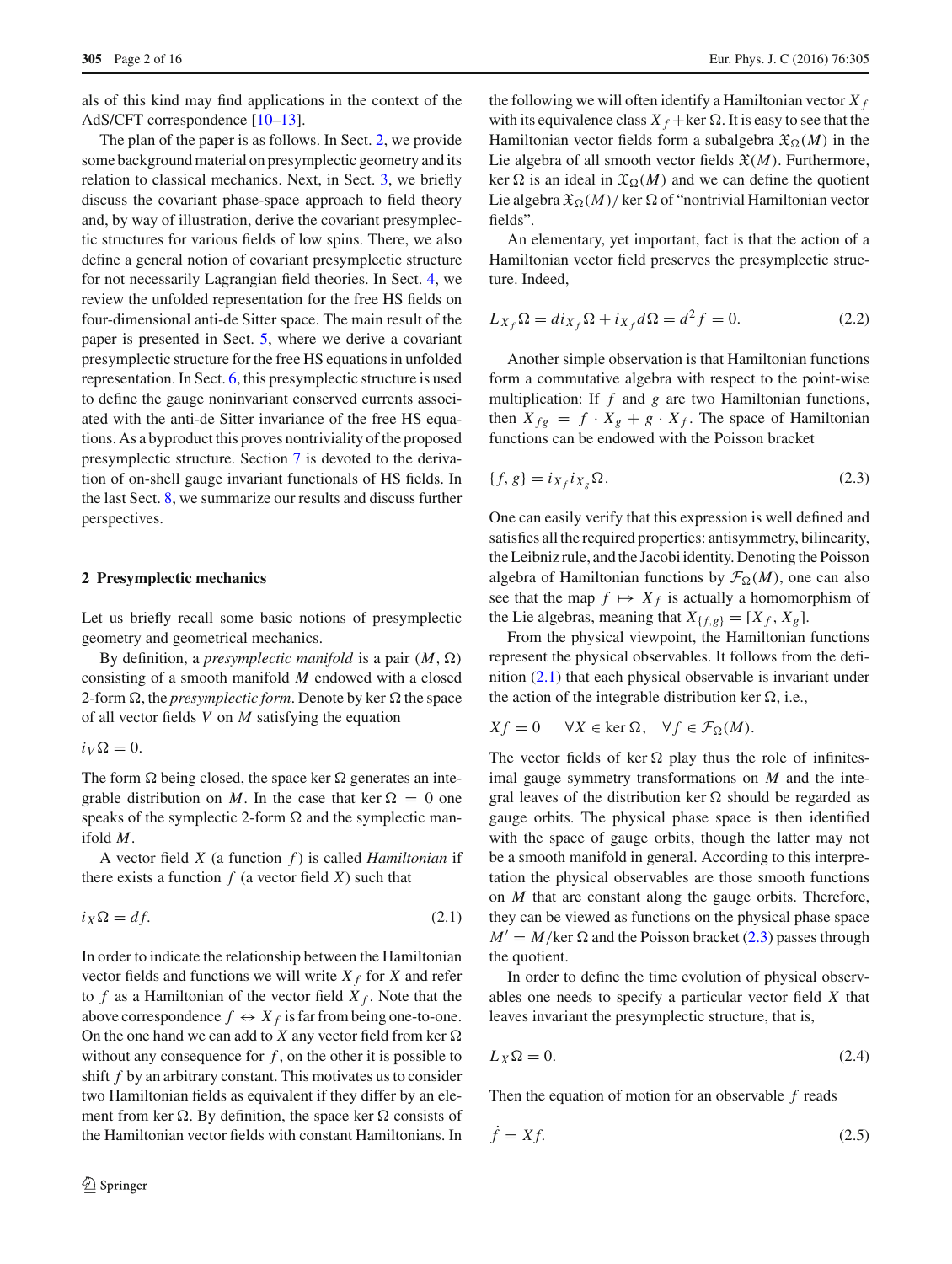Each vector field *X* satisfying [\(2.4\)](#page-1-3) is called *locally Hamiltonian*. From [\(2.2\)](#page-1-4) it follows that each Hamiltonian vector field is locally Hamiltonian. Equation [\(2.4\)](#page-1-3) is clearly equivalent to  $di_X \Omega = 0$ , which implies the existence of a smooth function *f* such that  $i_X \Omega|_U = df|_U$  for any contractable open domain  $U \subset M$  (the Poincaré Lemma). In other words, each locally Hamiltonian vector field becomes Hamiltonian when restricted to a small vicinity, hence the name.

The flow generated by a locally Hamiltonian vector field *X* defines a one-parameter group of automorphisms of the Poisson algebra  $\mathcal{F}_{\Omega}(M)$ , provided *X* is complete. In case *X* is Hamiltonian, that is,  $X = X_h$  for some  $h \in \mathcal{F}_{\Omega}(M)$ , Eq. [\(2.5\)](#page-1-5) assumes the more familiar form

 $\dot{f} = \{f, h\}.$ 

Bringing the classical dynamics into the Hamiltonian form is usually considered as "a must" step toward quantization.

#### <span id="page-2-0"></span>**3 Covariant phase space**

Recall that in the conventional Hamiltonian formalism the phase space of fields is identified with the space of Cauchy data to the field equations. This requires a priori splitting of physical space-time into space and time, violating thus the relativistic invariance. This drawback is avoided in the covariant approach to Hamiltonian mechanics, where the phase space of fields is identified with the space of solutions to the field equations, rather than the Cauchy data. Under certain technical assumptions, like global hyperbolicity of the underlying space-time manifold, these two spaces may be viewed as equivalent. For Lagrangian equations of motion the solution space comes equipped with a natural presymplectic structure, making the space of gauge invariant functionals of fields into a Poisson algebra.

Consider, for example, the action functional

$$
S[\phi] = \int_{V} \mathcal{L}(\phi^i, \phi^i_{\mu}) d^n x \tag{3.1}
$$

for a collection of bosonic fields  $\phi^i(x)$ . Here  $\phi^i_\mu = \partial_\mu \phi^i$  and integration is performed over a bounded domain *V* in an *n*dimensional space-time manifold with local coordinates  $x^{\mu}$ . Varying the action, we get

<span id="page-2-1"></span>
$$
\delta S = \int_{V} \left( \frac{\partial \mathcal{L}}{\partial \phi^{i}} - \partial_{\mu} \frac{\partial \mathcal{L}}{\partial \phi^{i}_{\mu}} \right) \delta \phi^{i} \wedge d^{n} x + \int_{\partial V} \frac{\partial \mathcal{L}}{\partial \phi^{i}_{\mu}} \delta \phi^{i} \wedge d^{n-1} x_{\mu}.
$$
 (3.2)

Hereafter we use the following properties of the de Rham and variational exterior differentials:

$$
d^2 = \delta^2 = 0, \qquad d\delta = -\delta d, \qquad \partial_\mu \delta = \delta \partial_\mu, \tag{3.3}
$$

$$
\mathrm{d}x^{\mu} \wedge \mathrm{d}x^{\nu} = -\mathrm{d}x^{\nu} \wedge \mathrm{d}x^{\mu}, \delta\phi^{i} \wedge \delta\phi^{j} = -\delta\phi^{j} \wedge \delta\phi^{i}, \mathrm{d}x^{\mu} \wedge \delta\phi^{i} = -\delta\phi^{i} \wedge \mathrm{d}x^{\mu}.
$$

<span id="page-2-2"></span>The bulk term in  $(3.2)$  defines the classical equations of motion

$$
\frac{\partial \mathcal{L}}{\partial \phi^i} - \partial_\mu \frac{\partial \mathcal{L}}{\partial \phi^i_\mu} = 0, \tag{3.4}
$$

while the boundary term gives rise to a functional 1-form

$$
\Theta[\phi, \delta\phi] = \int_{\Sigma} \frac{\partial \mathcal{L}}{\partial \phi_{\mu}^{i}} \delta\phi^{i} \wedge d^{n-1}x_{\mu},
$$

with  $\Sigma$  being a Cauchy surface. To make contact with the notation of the previous section, we denote by *M* the space of all solutions to the field equations [\(3.4\)](#page-2-2). This will be considered as an infinite-dimensional submanifold in the space of all field configurations  $\Phi$ . Some authors refer to  $\Phi$  and *M* as the spaces of *all* and *true* histories, respectively. We will call *M* the *dynamical shell* or just *shell*. Applying the variational differential to  $\Theta$  gives the functional 2-form on  $\Phi$ 

<span id="page-2-4"></span>
$$
\Omega = \delta \Theta = \int_{\Sigma} \delta \left( \frac{\partial \mathcal{L}}{\partial \phi_{\mu}^{i}} \right) \wedge \delta \phi^{i} \wedge d^{n-1} x_{\mu}
$$
  
= 
$$
\int_{\Sigma} \left( \frac{\partial^{2} \mathcal{L}}{\partial \phi^{j} \partial \phi_{\mu}^{i}} \delta \phi^{j} \wedge \delta \phi^{i} + \frac{\partial^{2} \mathcal{L}}{\partial \phi_{\nu}^{j} \partial \phi_{\mu}^{i}} \delta \phi_{\nu}^{j} \wedge \delta \phi^{i} \right) \wedge d^{n-1} x_{\mu}.
$$
(3.5)

<span id="page-2-5"></span>By construction, the 2-form  $\Omega$  is  $\delta$ -closed and, upon restriction to *M*, endows the solution space with a presymplectic structure. For simplicity we will denote the restriction  $\Omega|_M$ by the same symbol  $\Omega$ . The functional 1-form  $\Theta$  is called the *presymplectic potential*.

An important property of the form  $\Omega$  is its on-shell independence of the Cauchy surface  $\Sigma$ . Let  $\Phi$  be the space of fields that vanish at spatial infinity together with their derivatives and let  $\Omega_{\Sigma}$  and  $\Omega_{\Sigma'}$  denote two presymplectic forms associated with nearby space-like hyper-surfaces  $\Sigma$  and  $\Sigma'$ . By Stokes' theorem

$$
\Omega_{\Sigma} - \Omega_{\Sigma'} = \int_{V} d\left( \delta \frac{\partial \mathcal{L}}{\partial \phi_{\mu}^{i}} \wedge \delta \phi^{i} \right) \wedge d^{n-1}x_{\mu},
$$

where  $\partial V = \Sigma - \Sigma'$ . Using Eqs. [\(3.3\)](#page-2-3) and the identity

<span id="page-2-3"></span>
$$
dx^{\nu} \wedge d^{n-1}x_{\mu} = \delta_{\mu}^{\nu} d^{n}x,
$$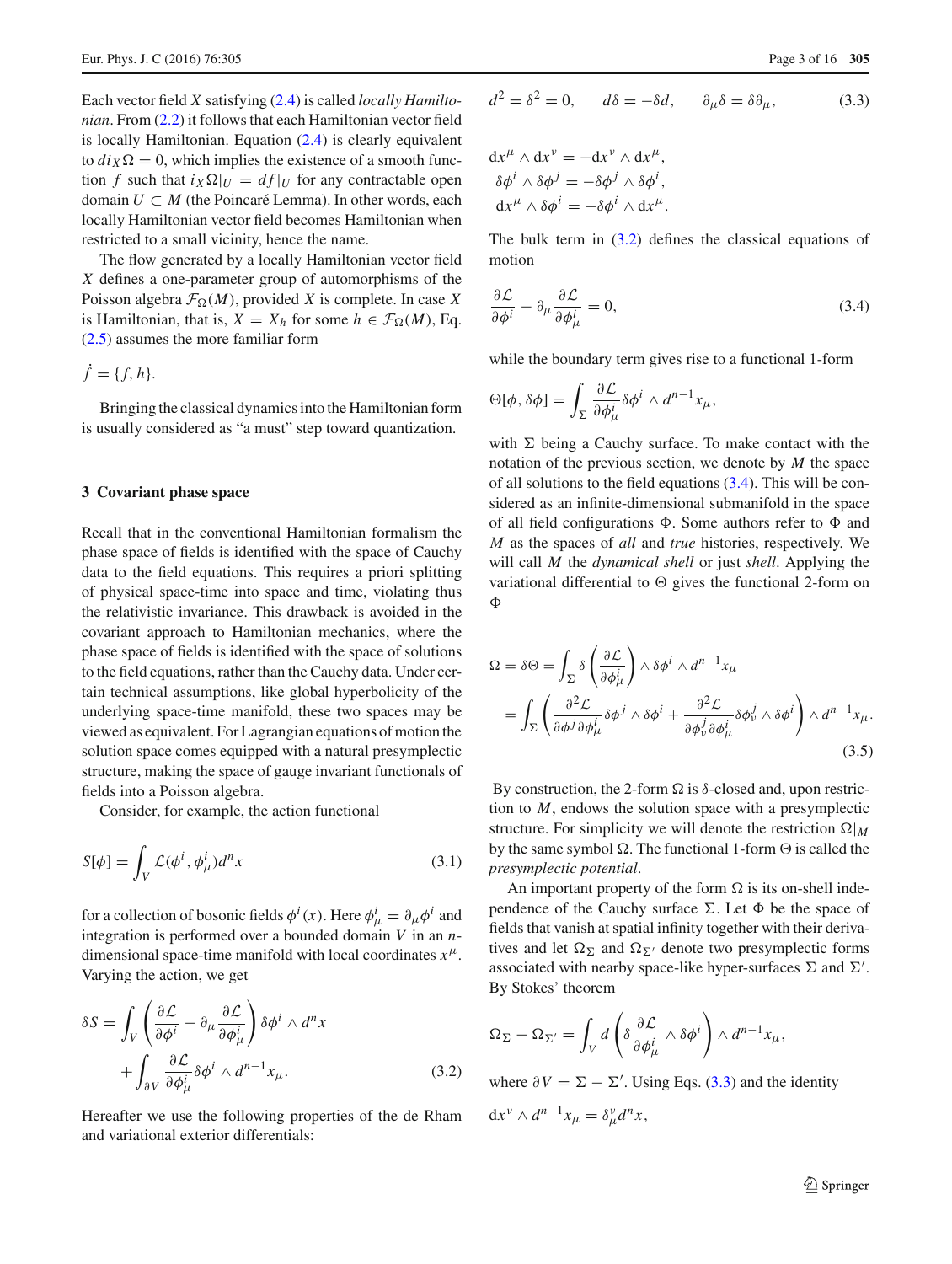we find

$$
\Omega_{\Sigma} - \Omega_{\Sigma'} = \int_{V} \left( -\delta \left( d \frac{\partial \mathcal{L}}{\partial \phi_{\mu}^{i}} \right) \wedge \delta \phi^{i} + \delta \left( \frac{\partial \mathcal{L}}{\partial \phi_{\mu}^{i}} \right) \wedge \delta d \phi^{i} \right) \wedge d^{n-1} x_{\mu}
$$

$$
= \int_{V} \left( \delta \left( \partial_{\mu} \frac{\partial \mathcal{L}}{\partial \phi_{\mu}^{i}} \right) \wedge \delta \phi^{i} + \delta \left( \frac{\partial \mathcal{L}}{\partial \phi_{\mu}^{i}} \right) \wedge \delta \phi_{\mu}^{i} \right) \wedge d^{n} x
$$

$$
\approx \int_{V} \left( \delta \left( \frac{\partial \mathcal{L}}{\partial \phi^{i}} \right) \wedge \delta \phi^{i} + \delta \left( \frac{\partial \mathcal{L}}{\partial \phi_{\mu}^{i}} \right) \wedge \delta \phi_{\mu}^{i} \right) \wedge d^{n} x
$$

$$
= \int_{V} \delta^{2} \mathcal{L} \wedge d^{n} x = 0.
$$

Here we introduced the sign "≈", meaning the equality "on shell".

If there is no gauge symmetry in the theory, then the Hessian matrix

$$
\left(\frac{\partial^2 \mathcal{L}}{\partial \phi_0^i \partial \phi_0^j}\right)
$$

is nondegenerate and one can pass directly to the Hamiltonian formalism. It can be seen that the canonical symplectic structure on the phase space of fields and conjugate momenta is essentially equivalent to the presymplectic structure [\(3.5\)](#page-2-4). In particular, the on-shell presymplectic form  $\Omega$  appears to be nondegenerate in this case and defines actually a symplectic structure.

For gauge invariant action functionals  $(3.1)$  the corresponding 2-form  $\Omega$  is necessarily degenerate [\[14](#page-14-12),[15](#page-14-13)]. This can be seen as follows. For each solution  $\phi \in M$ , the onshell presymplectic structure defines an antisymmetric bilinear form  $\Omega[\delta\phi, \delta\phi]$  on the tangent space  $T_{\phi}M$ . Let  $\delta_{\zeta}\phi$  be an infinitesimal gauge transformation of fields, with  $\zeta$  being an arbitrary gauge parameter. Since the gauge transformations map solutions to solutions,  $\delta_{\zeta} \phi \in T_{\phi} M$ . We want to show that  $\Omega[\delta\phi, \delta_{\zeta}\phi] = 0$  for all  $\phi \in M$  and  $\delta\phi \in T_{\phi}M$ . By definition, the functional  $\Omega[\delta\phi, \delta_{\zeta}\phi]$  is given by the integral over  $\Sigma$  of a smooth form depending linearly on  $\zeta$  and its derivatives. This means that  $\Omega[\delta\phi, \delta_{\zeta}\phi] = 0$ , whenever  $\Sigma \cap \text{supp } \zeta = \emptyset$ . On the other hand, we have shown that the on-shell presymplectic form does not depend on the choice of the hyper-surface  $\Sigma$ ; and hence,  $\Omega[\delta\phi, \delta_{\zeta}\phi]$  must vanish for *any* compactly supported function ζ . In view of locality, the last fact implies that  $\Omega[\delta\phi, \delta_{\zeta}\phi]$  vanishes identically for arbitrary gauge parameter  $\zeta$  and every infinitesimal gauge transformation corresponds to a degenerate direction for the on-shell presymplectic form  $\Omega$ .

As usual one can factor out the presymplectic manifold *M* by the action of gauge transformations and obtain thus the physical phase space *M* . The latter is equipped with the symplectic structure  $p_*(\Omega)$  given by the pull-back of the onshell 2-form  $\Omega$  with respect to the canonical projection  $p$ :  $M \rightarrow M'$ . The physical observables, i.e., functions on  $M'$ , can then be identified with the gauge invariant function(al)s on  $\Phi$ ; in so doing, two physical observables are considered equivalent if they coincide on shell.

Let us now illustrate the general formalism above by a few well-known examples from field theory.

*Example 1* (Scalar field) The dynamics of a single scalar field  $\varphi$  in four-dimensional Minkowski space are governed by the action

$$
S[\varphi] = \int \left(\frac{1}{2}\partial_{\mu}\varphi\partial^{\mu}\varphi - V(\varphi)\right)d^{4}x.
$$

Varying this action functional, we get the equation of motion and the presymplectic potential:

$$
\Box \varphi + V'(\varphi) = 0, \qquad \Theta = \int_{\Sigma} \partial^{\mu} \varphi \delta \varphi \wedge d^{3} x_{\mu}.
$$

Note that only the terms with derivatives of  $\varphi$  contribute to . The corresponding presymplectic structure is

<span id="page-3-2"></span>
$$
\Omega = \int_{\Sigma} \delta \varphi \wedge \partial^{\mu} \delta \varphi \wedge d^{3} x_{\mu}.
$$
 (3.6)

If we choose  $\Sigma$  to be a time slice  $x^0 = const$ , then the presymplectic structure takes the form

<span id="page-3-0"></span>
$$
\Omega = \int \delta \varphi \wedge \delta \dot{\varphi} \wedge d^3 \mathbf{x}.\tag{3.7}
$$

The corresponding equal-time Poisson brackets of fields and velocities read

$$
\{\varphi(\mathbf{x}), \varphi(\mathbf{x}')\} = 0, \ \{\dot{\varphi}(\mathbf{x}), \varphi(\mathbf{x}')\} = \delta^3(\mathbf{x} - \mathbf{x}'), \ \{\dot{\varphi}(\mathbf{x}), \dot{\varphi}(\mathbf{x}')\} = 0.
$$

This is in line with the usual Hamiltonian formalism as for the scalar field  $\dot{\varphi} = \pi$ , where  $\pi$  is the canonical momentum. Thus, the on-shell presymplectic structure  $(3.7)$  is nondegenerate and coincides with the canonical one.

*Example 2* (Spinor field) Consider the Majorana spinor field  $\psi$  of mass *m* with the action

$$
S[\psi] = \int \left( i \bar{\psi} \bar{\sigma}^{\mu} \partial_{\mu} \psi - \frac{m}{2} \psi \psi - \frac{m}{2} \bar{\psi} \bar{\psi} \right) d^{4}x.
$$

For the two-component spinor formalism and definition of  $\sigma$ matrices see e.g. [\[23](#page-14-14)]. Notice that the very possibility to write the mass term implies that the components of the Majorana spinor  $\psi$  anticommute.

<span id="page-3-1"></span>The equations of motion and the presymplectic structure following from this action are given by

$$
i\bar{\sigma}^{\mu}\partial_{\mu}\psi = m\bar{\psi}, \qquad \Omega = \int_{\Sigma} i\delta\bar{\psi} \wedge \bar{\sigma}^{\mu}\delta\psi \wedge d^{3}x_{\mu}. \tag{3.8}
$$

For the Cauchy surface  $\Sigma : x^0 = \text{const}$ , the equal-time Poisson brackets of component fields are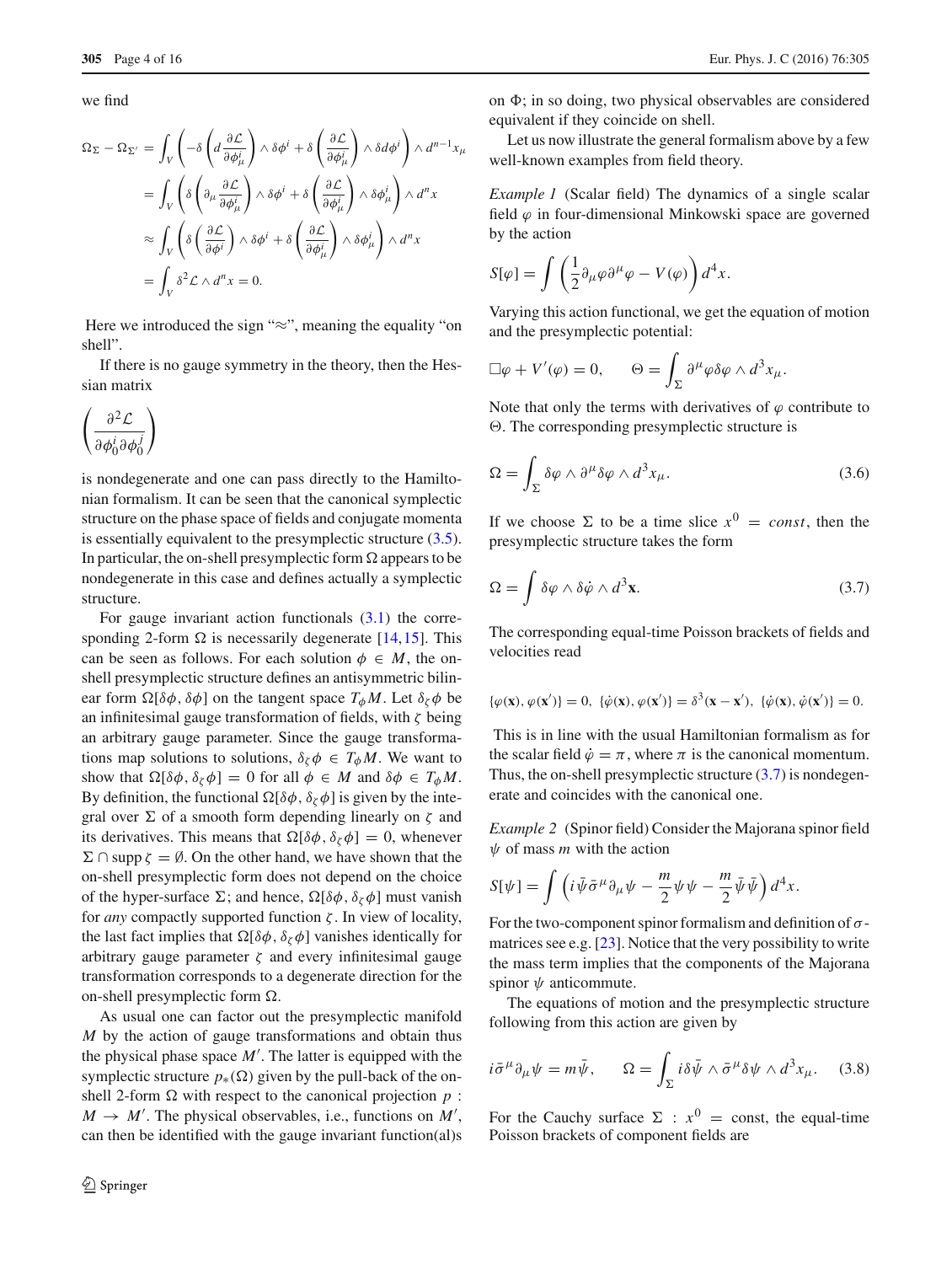$$
\{\psi_{\alpha}(\mathbf{x}),\psi_{\beta}(\mathbf{x}')\}=0, \qquad \{\psi_{\alpha}(\mathbf{x}),\bar{\psi}_{\dot{\alpha}}(\mathbf{x}')\}=-i\sigma_{\alpha\dot{\alpha}}^0\delta^3(\mathbf{x}-\mathbf{x}').
$$

Notice that the matrices of the presymplectic structure and Poisson brackets are purely imaginary for fermionic fields. Again, this is in harmony with the canonical formalism where the canonical momentum of the spinor field  $\psi_{\alpha}$  is given by  $\pi^{\alpha} = i(\bar{\psi}\bar{\sigma}^{0})^{\alpha}.$ 

*Example 3* (Gauge vector field) The standard action functional for the free, massless, vector field  $A = A_{\mu} dx^{\mu}$  is given by

$$
S[A] = \frac{1}{4} \int F_{\mu\nu} F^{\mu\nu} d^4 x, \qquad F_{\mu\nu} = \partial_{\mu} A_{\nu} - \partial_{\nu} A_{\mu}.
$$

<span id="page-4-0"></span>The action is clearly invariant under the gauge transformations

$$
\delta_{\zeta} A_{\mu} = \partial_{\mu} \zeta, \tag{3.9}
$$

where  $\zeta$  is an arbitrary scalar function. The variation of this action yields the following field equations and the presymplectic potential:

$$
\partial^{\nu} F_{\nu\mu} = 0, \qquad \Theta = \int_{\Sigma} F^{\mu\nu} \delta A_{\mu} \wedge d^3 x_{\nu}.
$$

<span id="page-4-4"></span>Because of the gauge invariance  $(3.9)$  the corresponding presymplectic form

$$
\Omega = \int_{\Sigma} \delta F^{\mu\nu} \wedge \delta A_{\mu} \wedge d^{3} x_{\nu}.
$$
 (3.10)

is on-shell degenerate. Indeed,

$$
\Omega[\delta A, \delta_{\zeta} A] = \int_{\Sigma} \delta F^{\mu\nu} \partial_{\mu} \zeta \wedge d^{3} x_{\nu}
$$
  
= 
$$
\int_{\Sigma} \partial_{\mu} (\delta F^{\mu\nu} \zeta) \wedge d^{3} x_{\nu}
$$
  

$$
- \int_{\Sigma} \zeta \delta (\partial_{\mu} F^{\mu\nu}) \wedge d^{3} x_{\nu}
$$
  

$$
\approx \int_{\partial \Sigma} \zeta \delta F^{\mu\nu} \wedge d^{2} x_{\mu\nu} = 0.
$$

The last integral vanishes due to the zero boundary conditions for *A*.

*Example 4* (General relativity) In the vierbein formulation of general relativity the space-time geometry is described by a vierbein  $e^a = e^a_\mu dx^\mu$  and a Lorentz connection  $\omega^{ab}$  =  $\omega_{\mu}^{ab} dx^{\mu}, \omega^{ab} = -\omega^{ba}$ . The curvature tensor of the Lorentz connection has the standard form

$$
R_{\mu\nu}{}^a{}_b = \partial_\mu \omega_\nu{}^a{}_b - \partial_\nu \omega_\mu{}^a{}_b + [\omega_\mu, \omega_\nu]^a{}_b.
$$

Hereafter all the Lorentz indices are raised and lowered with the help of the Minkowski metric η*ab*.

<span id="page-4-1"></span>The Einstein–Hilbert action with cosmological term can be written as

$$
S[e,\omega] = \frac{1}{2} \int \epsilon^{\mu\nu\lambda\delta} \epsilon_{abcd} e^a_\mu e^b_\nu \left( R^{cd}_{\lambda\delta} + \frac{1}{2} \Lambda e^c_\lambda e^d_\delta \right) d^4x. \tag{3.11}
$$

Variation with respect to the connection  $\omega$  yields

$$
D_{\mu}e_{\nu}^{a}-D_{\nu}e_{\mu}^{a}=0,
$$

where  $D = d + \omega$  is the Lorentz-covariant derivative. This equation allows one to express the Lorentz connection in terms of the vierbein,  $\omega = \omega(e, \partial e)$ . Varying [\(3.11\)](#page-4-1) with respect to *e*, we get

$$
e_a^{\nu} R^a_{\mu\nu b} = \Lambda e_{\mu b},
$$

where  $e_a^v$  is the inverse matrix of  $e_v^a$ . This equation is equivalent to the vacuum Einstein equation with cosmological term.

Using the general definition  $(3.5)$ , one can find the following presymplectic form on the space of vierbeins and Lorentz connections:

<span id="page-4-2"></span>
$$
\Omega = 2 \int_{\Sigma} \epsilon^{\mu\nu\lambda\delta} \epsilon_{abcd} e^{a}_{\mu} \delta e^{b}_{\nu} \wedge \delta \omega_{\lambda}^{cd} \wedge d^{3} x_{\delta}.
$$
 (3.12)

Notice that the cosmological term does not contribute to  $\Omega$ .

Besides the space-time diffeomorphisms, action  $(3.11)$  is invariant under the local Lorentz transformations

$$
\delta_{\zeta} e^a = \zeta^{ab} e_b, \qquad \delta_{\zeta} \omega^{ab} = D \zeta^{ab},
$$

with  $\zeta^{ab} = -\zeta^{ba}$  being infinitesimal gauge parameters. As a result, the presymplectic form [\(3.12\)](#page-4-2) is necessarily degenerate on shell.

Unlike the previous example, the Einstein–Hilbert action is rather nonlinear and so is the presymplectic structure (the components of  $\Omega$  depend on the vierbein field  $e$ ). Linearization about a particular vacuum solution  $e = h$ ,  $\omega = w$ , e.g. (anti-)de Sitter one, brings the presymplectic structure [\(3.12\)](#page-4-2) into the form

<span id="page-4-5"></span>
$$
\hat{\Omega} = 2 \int_{\Sigma} \epsilon^{\mu\nu\lambda\delta} \epsilon_{abcd} h^{a}_{\mu} \delta \hat{e}^{b}_{\nu} \wedge \delta \hat{\omega}^{cd}_{\lambda} \wedge d^{3} x_{\delta}, \tag{3.13}
$$

where  $\hat{e}$  and  $\hat{\omega}$  are fluctuations around the background vierbein *h* and the Lorentz connection w. This presymplectic form is also degenerate along the directions of the linearized gauge transformations.

More examples of presymplectic structures, including those associated with the frame-like Lagrangians for massless higher-spin fields, can be found in [\[16](#page-14-15)].

In the following it will be convenient to work with the nonintegrated density  $\Omega$  of the presymplectic form  $\Omega$ . This is defined as

<span id="page-4-3"></span>
$$
\Omega = \int_{\Sigma} \Omega. \tag{3.14}
$$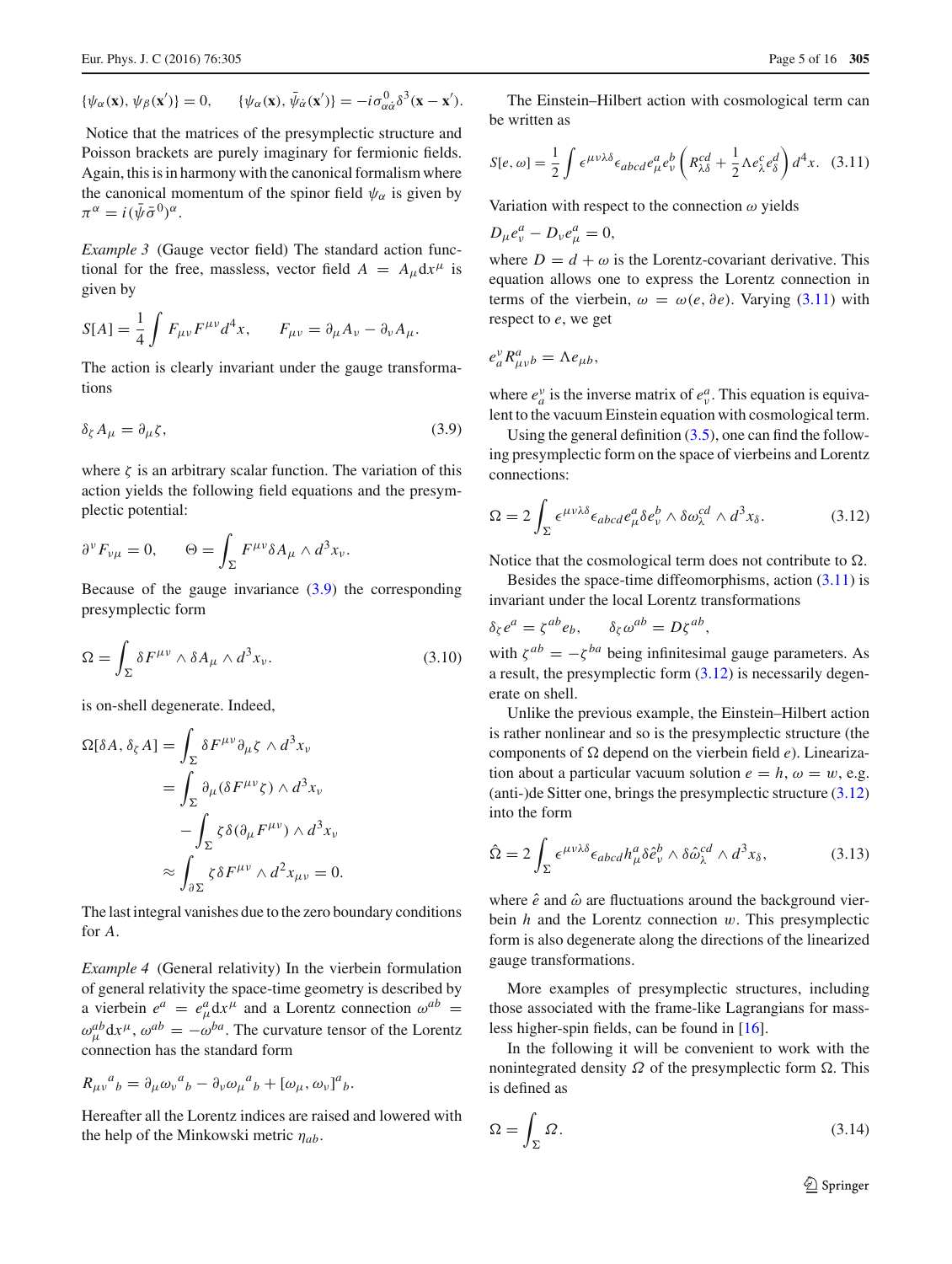Here the integrand  $\Omega = \Omega(\delta\phi, \delta\phi)$  may be viewed as an antisymmetric, bidifferential operator in  $\delta\phi$ 's with coefficients depending on the derivatives of  $\phi$ 's and taking values in (*n*−1)-forms on the space-time manifold. Another way of thinking of  $\Omega$  is to interpret it as a "hybrid" differential form of type  $(2, n - 1)$ , that is, a variational 2-form in the functional space  $\Phi$  and a usual  $(n - 1)$ -form on the space-time manifold. This last point of view can be formalized within the concept of variational bicomplex, see e.g. [\[17,](#page-14-16)[18\]](#page-14-17), although we will not dwell on it here. In the sequel we will refer to Ω as a *presymplectic current*. In order to have a one-to-one correspondence between the covariant presymplectic structures [\(3.14\)](#page-4-3) and their currents we will identify two presymplectic currents  $\Omega$  and  $\Omega'$  if they differ by a *d*-exact (2, *n* − 1)-form, i.e.,

 $\Omega' - \Omega = d\beta$ 

for some  $(2, n - 2)$ -form  $\beta$ . In this case we write  $\Omega' \simeq \Omega$ . Besides, we assume the space  $\Phi$  to consist of fields that vanish at space infinity.

The notions of presymplectic form and presymplectic current can be extended beyond the scope of variational dynamics. Let we have given a set of (not necessarily Lagrangian) field equations

<span id="page-5-1"></span>
$$
E_a(\phi, \partial \phi, \dots, \partial^n \phi) = 0 \tag{3.15}
$$

for a collection of fields  $\phi^i$  living on an *n*-dimensional manifold *N*. Following [\[8](#page-14-7)[,9](#page-14-8)], we say that a  $(2, n - 1)$ -form  $\Omega$ on  $\Phi \times N$  defines a presymplectic current compatible with equations of motion [\(3.15\)](#page-5-1) if

<span id="page-5-2"></span>
$$
\delta \Omega \simeq 0, \qquad d\Omega \approx 0. \tag{3.16}
$$

The form  $\Omega$  is assumed to have the following appearance:

$$
\Omega = \sum_{k,l=0}^{K,L} \Omega_{ij\mu_1\cdots\mu_{n-1}}^{\nu(k),\lambda(l)} \delta \phi_{\nu(k)}^i \wedge \delta \phi_{\lambda(l)}^j \wedge dx^{\mu_1} \wedge \cdots \wedge dx^{\mu_{n-1}},
$$
\n(3.17)

where

$$
\phi_{\nu(k)}^i = \phi_{\nu_1\nu_2\cdots\nu_k}^i = \partial_{\nu_1}\partial_{\nu_2}\cdots\partial_{\nu_k}\phi^i
$$

and the coefficients  $\Omega_{ij\mu_1\cdots\mu_{n-1}}^{v(k),\lambda(l)}$  are given by smooth functions of fields and their derivatives up to some finite order.

The second equation in  $(3.16)$  ensures the independence of the corresponding presymplectic structure of the choice of the Cauchy surface  $\Sigma$ . Therefore, it induces a 2-form on the phase space of all solutions to the field equations  $(3.15)$ . Then the first condition in  $(3.16)$  identifies this 2-form as a presymplectic one. This presymplectic structure gives rise to a Poisson bracket in the space of Hamiltonian  $(0, n - 1)$ forms on  $\Phi \times N$  in a similar way to the finite-dimensional presymplectic manifolds of Sect. [4.2.](#page-6-0) For a more detailed discussion of the covariant phase space and the Poisson algebra of physical observables we refer the reader to [\[18\]](#page-14-17).

## <span id="page-5-0"></span>**4 Free HS fields in** *AdS***<sup>4</sup>**

The four-dimensional anti-de Sitter space, *Ad S*4, is a maximally symmetric solution to the vacuum Einstein equations with negative cosmological constant. As was first noticed by Fradkin and Vasiliev [\[19](#page-14-18)[,20](#page-14-19)] it is the only background geometry with maximal symmetry that admits a consistent interaction of higher-spin massless fields. In the vierbein approach the geometry of *Ad S*<sup>4</sup> is described by the vierbein  $h^a = h^a_\mu dx^\mu$  and the compatible Lorentz connection  $w^{ab} = w^{ab}_{\mu} dx^{\mu}$ . All Lorentz indices are raised and lowered by the Minkowski metric η*ab*.

In the unfolded formulation of the free HS dynamics the massless particles of all spins in *Ad S*<sup>4</sup> are described in terms of two master fields: the *gauge field*  $\omega$  and the *Weyl field* C. These are given, respectively, by 1- and 0-form on *Ad S*<sup>4</sup> with values in an infinite-dimensional associative algebra *W*, the *Weyl algebra*. It is the infinite-dimensionality of *W* which allows the master fields to accommodate the whole spectrum of spins, from zero to infinity. Since the Weyl algebra is in the core of the HS field equations, we begin with explaining of its structure. A comprehensive account of the subject can be found in  $[21, 23]$  $[21, 23]$  $[21, 23]$ .

As a linear space the algebra *W* is given by formal power series in the complex variables  $y^{\alpha}$ ,  $\bar{y}^{\dot{\alpha}}$ ,  $\alpha$ ,  $\dot{\alpha} = 1, 2$ , so that the general element of *W* reads

<span id="page-5-4"></span><span id="page-5-3"></span>
$$
f = \sum_{m,n} \frac{1}{m!n!} f_{\alpha(m)\dot{\alpha}(n)} (y^{\alpha})^m (\bar{y}^{\dot{\alpha}})^n, \qquad f_{\alpha(m)\dot{\alpha}(n)} \in \mathbb{C}.
$$
\n(4.1)

As above we use the shorthand notation for symmetric indices,

$$
f_{\alpha(m)\dot{\alpha}(n)}=f_{\alpha_1\cdots\alpha_m\dot{\alpha}_1\cdots\dot{\alpha}_n} \qquad (y^{\alpha})^m=y^{\alpha_1}\cdots y^{\alpha_m}.
$$

The mutually conjugate complex variables  $y^{\alpha}$  and  $\bar{y}^{\dot{\alpha}}$  may viewed as components of the left-handed and right-handed Weyl spinors for the Lorentz algebra  $so(3, 1) \sim sl(2, \mathbb{C})$ .

The multiplication in *W* is given by the so-called Weyl– Moyal ∗-product:

$$
f * g = \exp\left(i\epsilon^{\alpha\beta} \frac{\partial}{\partial y^{\alpha}} \frac{\partial}{\partial z^{\beta}} + i\epsilon^{\dot{\alpha}\dot{\beta}} \frac{\partial}{\partial \bar{y}^{\dot{\alpha}}} \frac{\partial}{\partial \bar{z}^{\dot{\beta}}}\right) \times f(y, \bar{y})g(z, \bar{z})|_{z=y}.
$$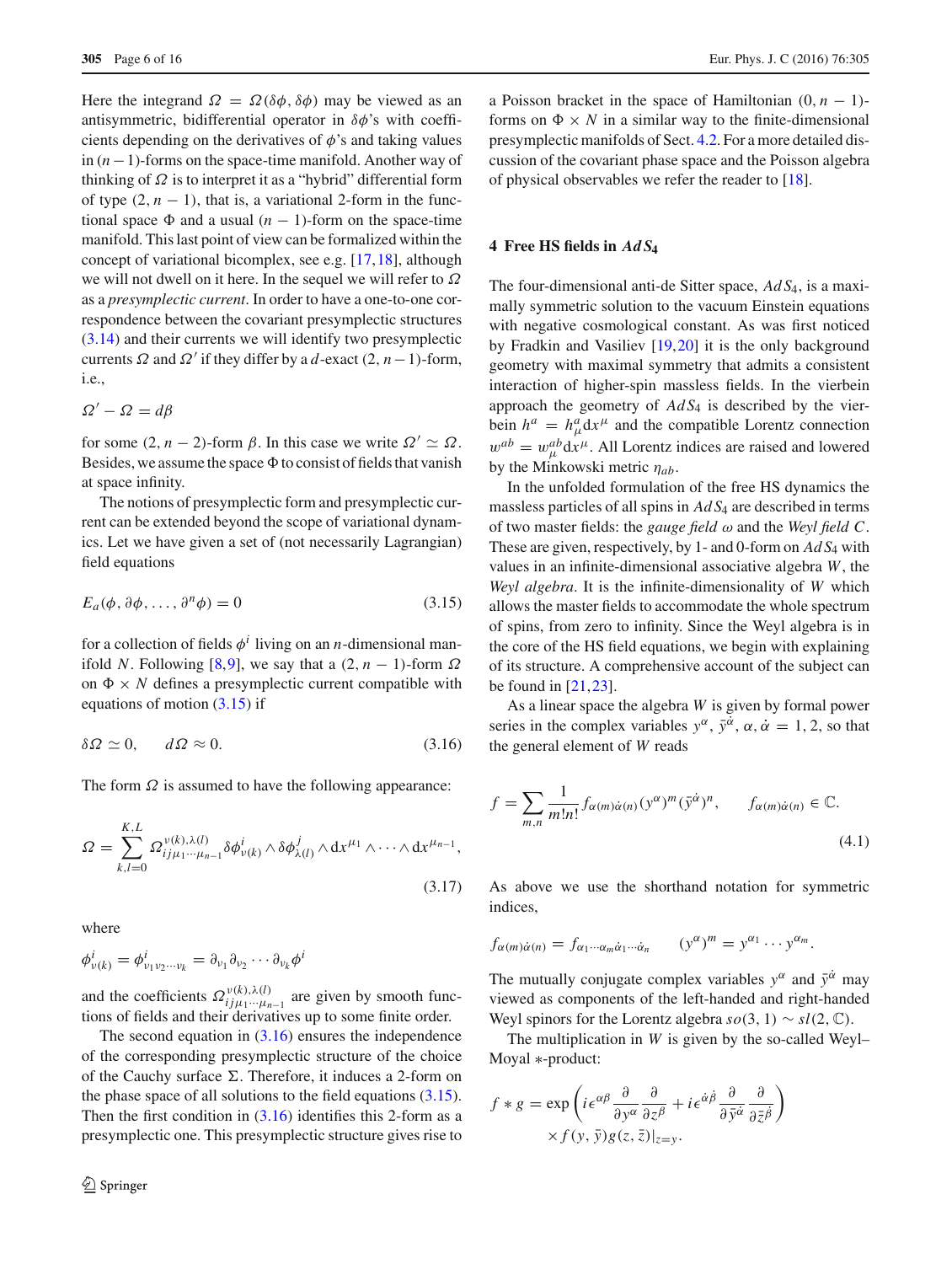Here  $\epsilon^{\alpha\beta}$  and  $\epsilon^{\dot{\alpha}\dot{\beta}}$  are the pair of  $sl(2, \mathbb{C})$ -invariant tensors defined by the rule

$$
\epsilon^{\alpha\beta} = -\epsilon^{\beta\alpha}, \qquad \epsilon^{12} = 1,
$$

and the same for  $\epsilon^{\dot{\alpha}\beta}$ . All spinor indices are raised and lowered by  $\epsilon^{\alpha\beta}$ ,  $\epsilon^{\dot{\alpha}\dot{\beta}}$  and their inverse:  $y^{\alpha} = \epsilon^{\alpha\beta} y_{\beta}$ ,  $y_{\alpha} = y^{\beta} \epsilon_{\beta\alpha}$ and the same for dotted indices. The two main properties of the ∗-product above are associativity and unitality, meaning that

$$
(f * g) * h = f * (g * h), \ 1 * f = f = f * 1, \ \forall f, g, h \in W.
$$

One more important property of the Weyl algebra, explaining to some extent its relevance to the HS dynamics, is that the Lie algebra of internal derivations of *W* contains the anti-de Sitter algebra  $so(3, 2)$  ∼ sp(4) as a finite-dimensional subalgebra. This is generated by all the quadratic monomials

$$
M_{\alpha\beta} = -\frac{i}{2} y_{\alpha} y_{\beta}, \qquad \bar{M}_{\dot{\alpha}\dot{\beta}} = -\frac{i}{2} \bar{y}_{\dot{\alpha}} \bar{y}_{\dot{\beta}}, \qquad P_{\alpha\dot{\alpha}} = -\frac{i}{2} y_{\alpha} \bar{y}_{\dot{\alpha}}
$$

with respect to the  $*$ -commutator. The monomials  $M_{\alpha\beta}$  and  $M_{\dot{\alpha}\dot{\beta}}$  span the Lorentz subalgebra  $so(3, 1) \subset so(3, 2)$  and  $P_{\alpha\dot{\alpha}}$  correspond to the anti-de Sitter translations. Using the standard vector–spinor dictionary (see e.g. [\[23](#page-14-14)]) we can also pass to a more familiar basis of *so*(3, 2) generators labeled by the Lorentz indices:

<span id="page-6-0"></span>
$$
P_a = \sigma_a^{\alpha\dot{\alpha}} P_{\alpha\dot{\alpha}}, \qquad M_{ab} = \sigma_{ab}^{\alpha\beta} M_{\alpha\beta} + \bar{\sigma}_{ab}^{\dot{\alpha}\dot{\beta}} M_{\dot{\alpha}\dot{\beta}}.
$$
 (4.2)

In this basis the commutation relations take the form

$$
[M_{ab}, M_{cd}]_* = \eta_{bc} M_{ad} - \eta_{ac} M_{bd} - \eta_{bd} M_{ac} + \eta_{ad} M_{bc},
$$
  
\n
$$
[M_{ab}, P_c]_* = \eta_{bc} P_a - \eta_{ac} P_b,
$$
  
\n
$$
[P_a, P_b]_* = M_{ab}.
$$

Tensoring now the Weyl algebra *W* with the exterior algebra  $\Lambda = \bigoplus_k \Lambda^k$  of differential forms on  $AdS_4$ , we arrive at the associative algebra  $\mathcal{F} = \Lambda \otimes W$  with the  $\star$ -product defined by the rule

$$
(\alpha \otimes f) \star (\beta \otimes g) = (\alpha \wedge \beta) \otimes (f * g) \quad \forall \alpha, \beta \in \Lambda, \ \forall f, g \in W.
$$

The  $\star$ -product algebra is naturally graded with respect to the form degree:

$$
\mathcal{F} = \bigoplus_{p=0}^{4} \mathcal{F}^p, \qquad \mathcal{F}^p = \Lambda^p \otimes W, \qquad \mathcal{F}^p \star \mathcal{F}^q \subset \mathcal{F}^{p+q}.
$$

We will denote the form degree of a homogeneous element  $F \in \mathcal{F}^p$  by  $|F| = p$ .

Geometrically, the elements of  $\mathcal F$  may be viewed as differential forms with values in *W*:

$$
F(y, \bar{y}|x, dx) = \sum_{m,n} \frac{1}{m!n!} F_{\alpha(m)\dot{\alpha}(n)}(x, dx) (y^{\alpha})^m (\bar{y}^{\dot{\alpha}})^n.
$$

The expansion coefficients  $F_{\alpha(m)\dot{\alpha}(n)}(x, dx)$  are then naturally interpreted as form-valued, spin-tensor fields on *Ad S*4. In accordance with the standard relationship between spin and statistics the component fields with even number of spinor indices are treated as bosons, while those with odd number of spinor indices are declared to be fermions.

Associated to  $F$  is the Lie superalgebra  $\mathcal{L}(F)$  with the -commutator

$$
[F, G]_\star = F \star G - (-1)^{|F||G|} G \star F.
$$

Considering the first factor in the tensor product  $\mathcal{F} = \Lambda \otimes W$ as basic ring, one can endow the algebra  $\mathcal F$  with a supertrace operation Str :  $\mathcal{F} \rightarrow \Lambda$  and a nondegenerate inner product  $\langle \cdot | \cdot \rangle : \mathcal{F} \otimes \mathcal{F} \to \Lambda$ . These are given by [\[21\]](#page-14-20)

<span id="page-6-3"></span>
$$
Str(F) = F(0, 0|x, dx), \qquad \langle F|G \rangle = Str(F \star G). \tag{4.3}
$$

By definition, the supertrace vanishes on the  $\star$ -commutators,

$$
Str([F, G]_\star) = 0 \quad \forall F, G \in \mathcal{F},
$$

and the inner product is invariant under the adjoint action of *L*(*F*):

$$
\langle [H, F]_{\star} | G \rangle + (-1)^{|H||F|} \langle F | [H, G]_{\star} \rangle = 0 \quad \forall H, F, G \in \mathcal{F}.
$$

For later use we also define the  $\star$ -anticommutator

$$
\{F, G\}_{\star} = F \star G + (-1)^{|F||G|} G \star F.
$$

The background geometry of *Ad S*<sup>4</sup> allows us to endow the algebra *F* with the Lorentz covariant differential  $D : \mathcal{F}^p \to$  $\mathcal{F}^{p+1}$ . This is defined in terms of the Lorentz connection  $w^{ab}$ as

$$
DF = dF + [w, F]_\star, \qquad w = \frac{1}{2} w^{ab} M_{ab},
$$

with  $M_{ab}$  being given by [\(4.2\)](#page-6-0).

By definition, the operator  $D$  differentiates the  $\star$ -product by the Leibniz rule,

<span id="page-6-1"></span>
$$
D(F \star G) = (DF) \star G + (-1)^{|F|} F \star DG \quad \forall F, G \in \mathcal{F},
$$

but is not nilpotent; instead, we have the curvature 2-form

$$
D^2 F = [R, F], \qquad R = \frac{\Lambda}{3} h^a \wedge h^b M_{ab} \in \mathcal{F}_2,\tag{4.4}
$$

which is proportional to the cosmological constant  $\Lambda$ . In the following we set  $\Lambda = -3$ .

Besides the covariant differential and curvature, the algebra *F* possesses a distinguished element associated to the *Ad S*<sub>4</sub> vierbein, namely,  $h = h^a P_a \in \mathcal{F}_1$ . The compatibility of the Lorentz connection and vierbein implies that the 1-form *h* is covariantly constant, that is,

<span id="page-6-2"></span>
$$
Dh = 0.\t\t(4.5)
$$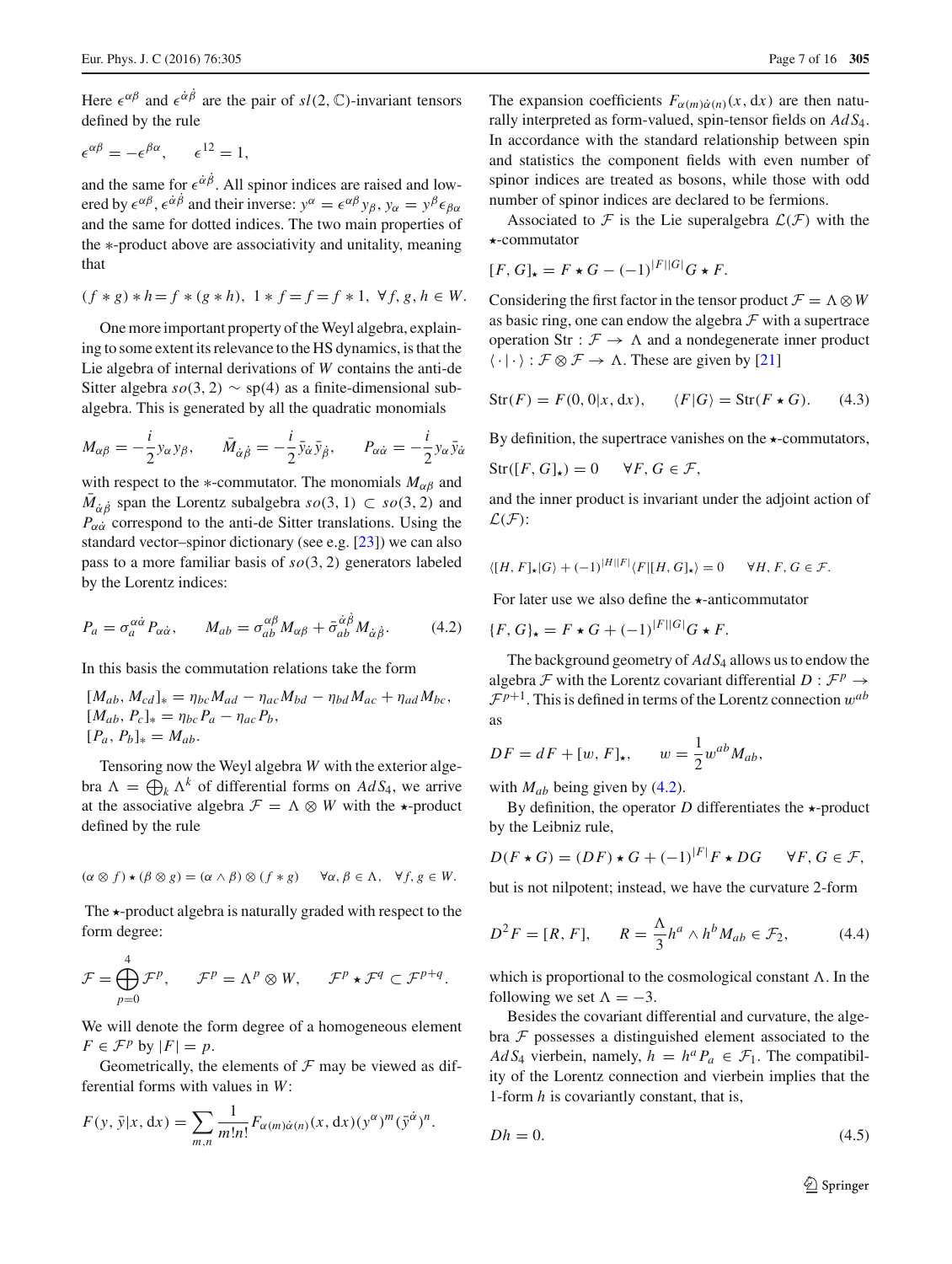By making use of *h*, we can write the curvature 2-form as the  $\star$ -square of the vierbein form

$$
R = -h \star h. \tag{4.6}
$$

Taken together the last two equations imply the Bianchi identity  $DR = 0$  for the curvature. It is worthy of note that all three Eqs.  $(4.4)$ ,  $(4.5)$ , and  $(4.6)$  are equivalent to a single zero-curvature condition for the anti-de Sitter covariant differential

<span id="page-7-2"></span>
$$
\mathcal{D} = D + [h, \cdot]_{\star}, \quad \mathcal{D}^2 = 0. \tag{4.7}
$$

Now we are ready to present the free HS equations for the master fields  $C \in \mathcal{F}^0$  and  $\omega \in \mathcal{F}^1$ . These read [\[21](#page-14-20),[23\]](#page-14-14)

$$
D\omega + [h, \omega]_{\star} = \hat{H}_{+}C_{-} + \hat{H}_{-}C_{+}, \qquad DC + \{h, C\}_{\star} = 0.
$$
\n(4.8)

Here we introduced the projections onto the purely holomorphic and anti-holomorphic sectors of the Weyl field,

$$
C_{+} = C(y, 0|x), \quad C_{-} = C(0, \bar{y}|x),
$$

together with the pair of differential operators

$$
\hat{H}_{+} = H^{\dot{\alpha}\beta} \partial_{\dot{\alpha}} \partial_{\dot{\beta}}, \qquad \hat{H}_{-} = H^{\alpha\beta} \partial_{\alpha} \partial_{\beta},
$$

$$
H^{\dot{\alpha}\dot{\beta}} = h^{\gamma\dot{\alpha}} \wedge h_{\gamma}{}^{\dot{\beta}}, \quad H^{\alpha\beta} = h^{\alpha\dot{\gamma}} \wedge h^{\beta}{}_{\dot{\gamma}}.
$$

Notice that the left hand side of the first equation in [\(4.8\)](#page-7-1) is given by the anti-de Sitter covariant differential [\(4.7\)](#page-7-2) of the gauge field ω.

Since the system  $(4.8)$  is linear, it decouples into an infinite set of subsystems for the particles of definite spin  $s = 0, 1/2, 1, \ldots$  In order to single out the contribution of each particular spin, it is convenient to introduce the pair of operators

$$
\hat{N}_{\pm} = y^{\alpha} \partial_{\alpha} \pm \bar{y}^{\dot{\alpha}} \partial_{\dot{\alpha}},
$$

which count the number of *y*'s and  $\bar{y}$ 's. Then the master fields decompose into the sums

$$
\omega = \sum_{s=1}^{\infty} \omega_{(s)}, \qquad C = \sum_{s=0}^{\infty} (C_{(s)} + \bar{C}_{(s)}),
$$

where

$$
\hat{N}_{+\omega(s)} = 2(s-1)\omega(s), \ \hat{N}_{-}C_{(s)} = 2sC_{(s)}, \ \hat{N}_{-}\bar{C}_{(s)} = -2s\bar{C}_{(s)}.
$$

The massless particle of spin *s* is now described by the component fields  $(\omega_{(s)}, C_{(s)})$  with the understanding that  $\omega_{(0)} = \omega_{(1/2)} = 0$  (no gauge fields for the scalar and spin- $1/2$  particles). Being expanded in *y*'s and  $\bar{y}$ 's, these fields generate an infinite number of spin-tensor fields on *Ad S*4:

<span id="page-7-0"></span>
$$
\omega_{(s)} = {\omega_{\alpha(2s-2-n)\dot{\alpha}(n)}}_{n=0}^{2s-2}, \qquad C_{(s)} = {C_{\alpha(2s+n)\dot{\alpha}(n)}}_{n=0}^{\infty}.
$$
\n(4.9)

Most of these fields are auxiliary and can in principle be excluded from consideration by means of the equations of motion.

The system of field equations  $(4.8)$  is well known to be non-Lagrangian. This fact can be seen as follows. First, we note that the Eq. [\(4.8\)](#page-7-1) are not independent, rather they obey a set of gauge identities that follow from applying the covariant differential *D* to both sides of [\(4.8\)](#page-7-1). This property is usually referred to as the formal consistency of the HS system (no hidden integrability conditions). The space of gauge identities is naturally parameterized by the elements of  $\mathcal{F}^1 \oplus \mathcal{F}^2$ . Besides the gauge identities, the system [\(4.8\)](#page-7-1) enjoys the obvious gauge invariance

<span id="page-7-3"></span><span id="page-7-1"></span>
$$
\delta_{\zeta}\omega = \mathcal{D}\zeta, \qquad \delta_{\zeta}C = 0, \qquad \forall \zeta \in \mathcal{F}^0. \tag{4.10}
$$

If the system [\(4.8\)](#page-7-1) were Lagrangian then, according to the second Noether theorem [\[24](#page-15-0)], there would be a one-to-one correspondence between the gauge symmetries and identities, which is not the case as  $\mathcal{F}^0 \neq \mathcal{F}^1 \oplus \mathcal{F}^2$ . Furthermore, the gauge identities appear to be reducible, while the gauge sym-metries [\(4.10\)](#page-7-3) are not. The last disagreement is also impossible for Lagrangian systems.

It is the non-Lagrangian nature of the free HS equations [\(4.8\)](#page-7-1) and their nonlinear extensions, see [\[21](#page-14-20)[,23](#page-14-14)], which presents a real challenge to the quantization of HS theories.

Let us now explain how the system  $(4.8)$  works in the case of low spins.

**Spin 0**. As is seen from  $(4.9)$  no gauge fields correspond to the scalar massless particle; all the fields are accommodated in  $C_{(0)} = \{C_{\alpha(n)}\dot{\alpha}(n)\}_{n=0}^{\infty}$ . The first term of this sequence is identified with the scalar field itself

$$
\varphi(x) = C(0,0|x).
$$

This takes values in the center of the Weyl algebra. The second equation in [\(4.8\)](#page-7-1) gives rise to an infinite chain of equations for the fields  $C_{(0)}$ . The chain starts with the equation

<span id="page-7-5"></span>
$$
d\varphi = -ih^{\alpha\dot{\alpha}}C_{\alpha\dot{\alpha}} \quad \Leftrightarrow \quad C_{\alpha\dot{\alpha}} = \frac{i}{2}D_{\alpha\dot{\alpha}}\varphi, \tag{4.11}
$$

where  $D_{\alpha\dot{\alpha}} = \sigma_{\alpha\dot{\alpha}}^a h_a^\mu D_\mu$  and  $h_a^\mu$  is the inverse vierbein. In fact,  $C_{\alpha\dot{\alpha}}$  is just the notation for the first partial derivatives of  $\varphi$ . The next equation is given by

$$
DC_{\alpha\dot{\alpha}} = -ih^{\beta\dot{\beta}}C_{\alpha\beta\dot{\alpha}\dot{\beta}} + ih_{\alpha\dot{\alpha}}\varphi.
$$

<span id="page-7-4"></span>Converting the world indices into the Lorentz ones by the inverse vierbein and using  $(4.11)$ , one can find that this equation is equivalent to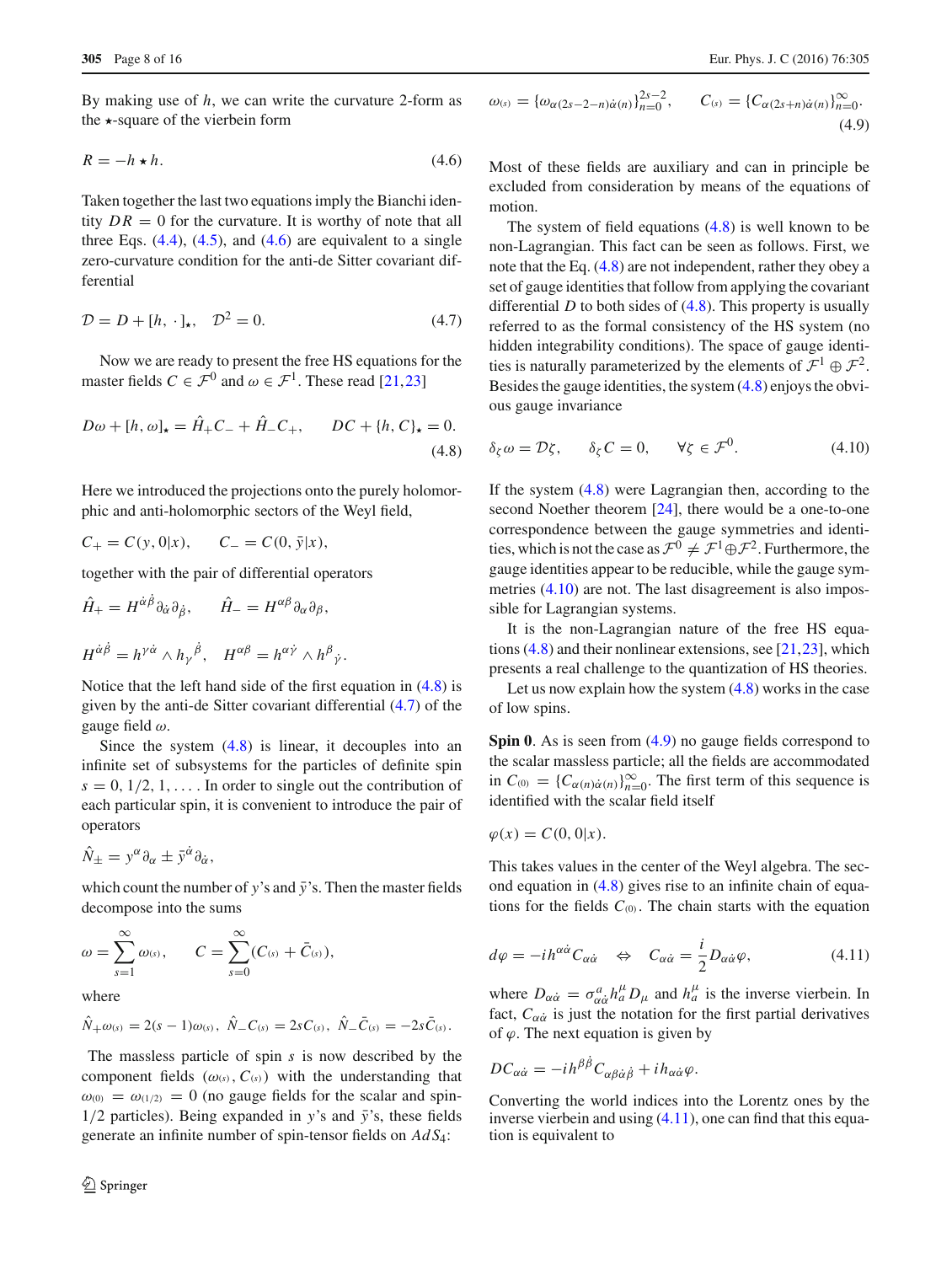$$
(\Box - 8)\varphi = 0, \qquad C_{\alpha\beta\dot{\alpha}\dot{\beta}} = \frac{i}{2}D_{(\alpha\dot{\alpha}}C_{\beta\dot{\beta})} = -\frac{1}{4}D_{(\alpha\dot{\alpha}}D_{\beta\dot{\beta})}\varphi,
$$

where  $\Box$  is the d'Alembert operator on  $AdS_4$  and the round brackets mean symmetrization of dotted and undotted indices. We see that the scalar field  $\varphi$  does satisfy the Klein–Gordon equation for the massless particle on *Ad S*4, while the spin tensors  $C_{\alpha\dot{\alpha}}$  and  $C_{\alpha\dot{\beta}\dot{\alpha}\dot{\beta}}$  play the role of auxiliary fields. The same mechanism works for all higher-spintensor fields: the second equation in [\(4.8\)](#page-7-1) can be solved for  $C_{\alpha(n)\dot{\alpha}(n)}$  in terms of the successive derivatives of  $\varphi$ , bringing no new constraints on the dynamical field  $\varphi$  itself. This way of formulating field dynamics trough an infinite system of the first-order equations is known as the *unfolded representation* [\[21](#page-14-20),[23\]](#page-14-14).

**Spin 1**/**2**. The massless spin-1/2 particle is described by the sequence of spin-tensor fields  $C_{(1/2)} = \{C_{\alpha(n+1)\alpha(n)}\}_{n=0}^{\infty}$ . As there is no gauge symmetry, the first equation in  $(4.8)$  is absent, while the second one gives an infinite chain of equations starting with

$$
DC_{\beta} = -i h^{\alpha \dot{\alpha}} C_{\beta \alpha \dot{\alpha}}.
$$

The Dirac equation is a simple consequence of this one,

$$
D_{\alpha\dot{\alpha}}C^{\alpha}=0,
$$

cf. [\(3.8\)](#page-3-1). All the rest equations impose no restrictions on the dynamical field  $\psi^{\alpha} = C^{\alpha}$ , just expressing the higher-spin tensors via the covariant derivatives of  $\psi^{\alpha}$ .

**Spin 1**. The gauge potential of the electromagnetic field is identified with

$$
A = \omega(0, 0|x, dx).
$$

The gauge transformations [\(4.10\)](#page-7-3) imply that

$$
\delta_{\zeta} A = d\zeta
$$

for arbitrary scalar field  $\zeta$ . The first equation in [\(4.8\)](#page-7-1) just provides the standard connection between the gauge potential and the strength tensor of the electromagnetic field

$$
dA = h^{\alpha \dot{\alpha}} \wedge h^{\beta}{}_{\dot{\alpha}} C_{\alpha \beta} + h^{\alpha \dot{\alpha}} \wedge h_{\alpha}{}^{\dot{\beta}} \bar{C}_{\dot{\alpha} \dot{\beta}}.
$$
 (4.12)

From the second equation in [\(4.8\)](#page-7-1) we then deduce that

$$
D_{\beta\dot{\alpha}}C^{\beta}{}_{\alpha}=0, \qquad D_{\alpha\dot{\beta}}\bar{C}^{\dot{\beta}}{}_{\dot{\alpha}}=0.
$$

This is nothing but the spinorial version of the standard Maxwell equations for the free electromagnetic field on the anti-de Sitter background.

All the other spin-tensor fields  $C_{\alpha(n+2)\dot{\alpha}(n)}$  and  $C_{\alpha(n)\dot{\alpha}(n+2)}$ with  $n > 0$  appear to be auxiliary and can be expressed through the successive derivatives of the strength tensor [\(4.12\)](#page-8-1) in perfect analogy to the cases of scalar and spin-1/2 fields.

**Spin 2.** The sector of gauge fields  $\omega_{(2)}$  includes now the 1forms

$$
\omega_{\alpha\beta}, \qquad \omega_{\alpha\dot{\beta}}, \qquad \bar{\omega}_{\dot{\alpha}\dot{\beta}}.
$$

These are naturally identified with the fluctuations of the background vierbein  $h^{\alpha\dot{\alpha}}$  and the Lorentz connection  $w^{\alpha\beta}$ ,  $\bar{w}^{\dot{\alpha}\beta}$ . Compatibility between the full Lorentz connection and the vierbein implies a certain relation between the aforementioned fluctuations. This relation is exactly reproduced by the first equation in [\(4.8\)](#page-7-1), namely,

$$
D\omega^{\alpha\dot{\alpha}} + \omega^{\alpha}{}_{\gamma} \wedge h^{\gamma\dot{\alpha}} - h^{\alpha\dot{\gamma}} \wedge \bar{\omega}_{\dot{\gamma}}{}^{\dot{\alpha}} = 0.
$$

<span id="page-8-2"></span>Besides, it gives the following relations between the components of the gauge and Weyl fields:

$$
D\omega^{\alpha\beta} + h^{\alpha}{}_{\dot{\gamma}} \wedge \omega^{\beta\dot{\gamma}} + h^{\beta}{}_{\dot{\gamma}} \wedge \omega^{\alpha\dot{\gamma}} = h_{\gamma\dot{\delta}} \wedge h_{\delta}{}^{\delta}C^{\alpha\beta\gamma\delta},
$$
  
\n
$$
D\bar{\omega}^{\dot{\alpha}\dot{\beta}} + h_{\gamma}{}^{\dot{\alpha}} \wedge \omega^{\gamma\dot{\beta}} + h_{\gamma}{}^{\dot{\beta}} \wedge \omega^{\gamma\dot{\alpha}} = h_{\delta\dot{\gamma}} \wedge h^{\delta}{}_{\dot{\delta}}\bar{C}^{\dot{\alpha}\dot{\beta}\dot{\gamma}\dot{\delta}}.
$$
\n(4.13)

The left hand sides of these equations involve the linearized curvature of the Lorenz connection plus terms proportional to the cosmological constant.

The role of these equations is twofold. First, they identify the spin-tensor fields  $C^{\alpha\beta\gamma\delta}$  and  $\bar{C}^{\dot{\alpha}\dot{\beta}\dot{\gamma}\dot{\delta}}$  as the components of the linearized Weyl tensor associated to the curvature tensor. (This justifies the name "Weyl field" for *C*.) Second, they imply that the linearized Einstein equations with cosmological constant hold for  $\omega$ 's.

It should be noted that Eq. [\(4.13\)](#page-8-2) are consistent provided that the Weyl tensor obeys the Bianchi identities

$$
D_{\alpha\dot{\alpha}}C^{\alpha}{}_{\beta\gamma\delta}=0, \qquad D_{\alpha\dot{\alpha}}\bar{C}^{\dot{\alpha}}{}_{\dot{\beta}\dot{\gamma}\dot{\delta}}=0.
$$

These identities are encoded by the second equation in [\(4.8\)](#page-7-1). Again, one can see that, similar to the Weyl tensor, all the higher spin-tensor fields  $C_{\alpha(n+4)\dot{\alpha}(n)}$  and  $C_{\alpha(n)\dot{\alpha}(n+4)}$  play an auxiliary role and can be consistently excluded from the theory by means of the second equation.

## <span id="page-8-1"></span><span id="page-8-0"></span>**5 Presymplectic currents for free HS fields**

In this section, we propose a family of covariant presymplectic structures for the non-Lagrangian field equations [\(4.8\)](#page-7-1). Since the HS fields we are dealing with are free, it is natural to look for the presymplectic structure [\(3.17\)](#page-5-3) whose components are independent of fields. Then the presymplectic current in question can be written schematically as

<span id="page-8-3"></span>
$$
\Omega = K \delta \omega \wedge \delta \omega + L \delta \omega \wedge \delta C + N \delta C \wedge \delta C, \tag{5.1}
$$

where *K*, *L*, and *N* are some field-independent 3-forms on *Ad S*<sup>4</sup> with values in bidifferential operators acting on the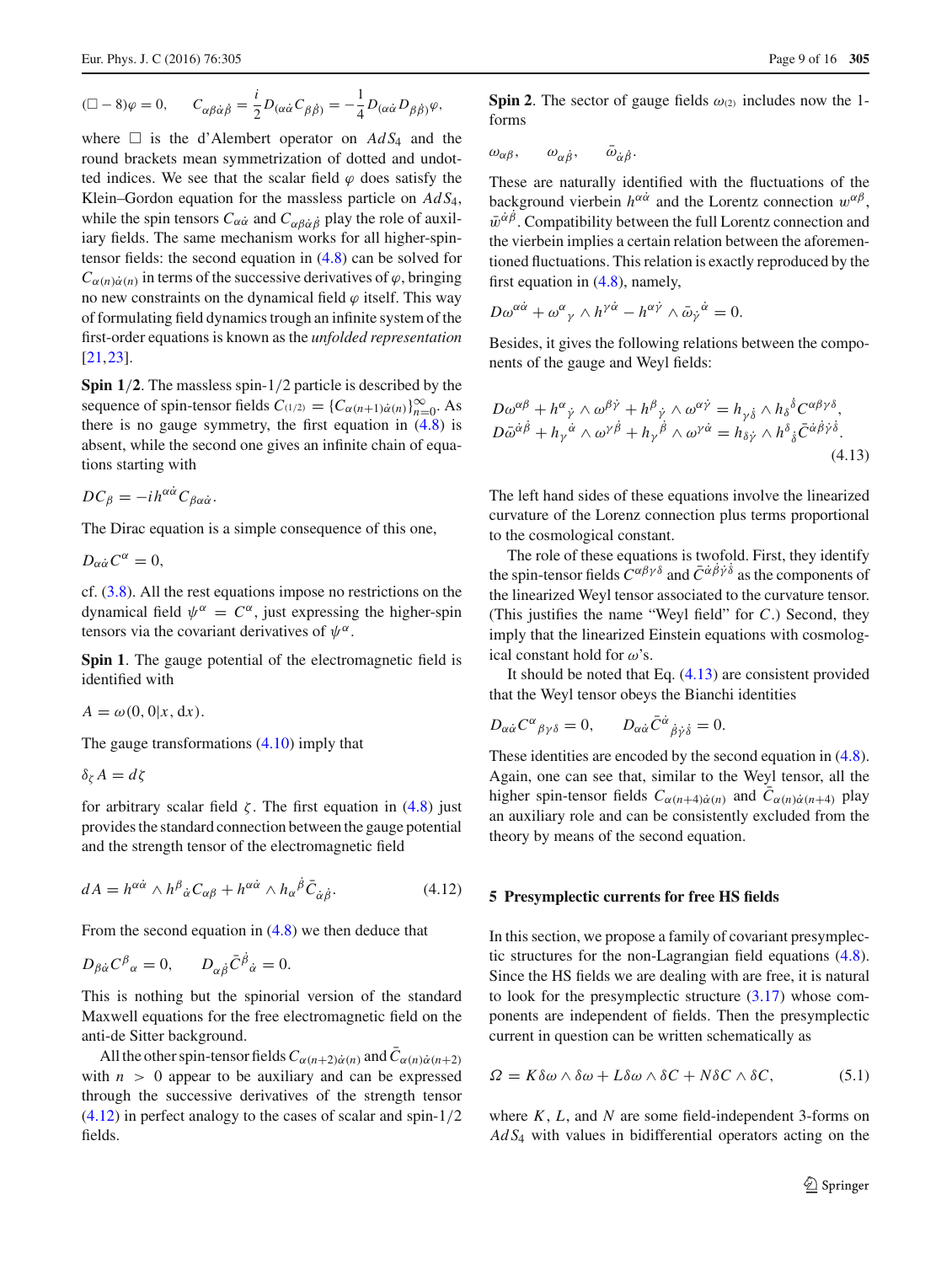variational differentials of the master fields. Being field independent, the form  $(5.1)$  is automatically  $\delta$ -closed and the only nontrivial condition to satisfy is the on-shell closedness with respect to the de Rham differential *d*. The anti-de Sitter invariance of the form  $(5.1)$ —a necessary condition for the relativistic symmetry to survive quantization—imposes further restrictions on the structure coefficients *K*, *L*, and *N*.

In order to facilitate the analysis of expression  $(5.1)$  we will make use of the natural grading in the field space. According to the expansion [\(4.1\)](#page-5-4) the Weyl algebra decomposes into the direct sum  $W = \bigoplus W_{n,m}$  of finite-dimensional subspaces spanned by homogeneous polynomials in *y*'s and *y*¯'s,

$$
\hat{N}_{\pm}f = (n \pm m)f \quad \Leftrightarrow \quad f \in W_{n,m}.
$$

This bigraduation extends immediately to the space  $\mathcal{F}$  =  $\bigoplus \mathcal{F}_{n,m}$  by setting  $\mathcal{F}_{n,m} = \Lambda \otimes W_{n,m}$  and one can easily see that the different homogeneous subspaces  $\mathcal{F}_{n,m}$  are orthogonal to each other with respect to the inner product [\(4.3\)](#page-6-3),

$$
\langle F|G\rangle \propto \delta_{m,k}\delta_{n,l} \quad \forall F \in \mathcal{F}_{m,n}, \quad \forall G \in \mathcal{F}_{k,l}.
$$

Expanding now the master fields into homogeneous components,

$$
\omega = \sum_{m,n} \omega_{mn}, \qquad C = \sum_{m,n} C_{mn},
$$

we can bring the HS equations [\(4.8\)](#page-7-1) into the form

<span id="page-9-4"></span>
$$
D\omega_{mn} + h_+\omega_{m-1,n+1} + h_-\omega_{m+1,n-1}
$$
  
=  $\delta_{m,0}\hat{H}_+C_{0,n+2} + \delta_{0,n}\hat{H}_-C_{m+2,0},$   

$$
DC_{mn} + \hat{h}_0C_{m+1,n+1} + 2h \cdot C_{m-1,n-1} = 0,
$$
  
 $m, n = 0, 1, ...,$  (5.2)

where the operators  $\hat{h}_{\pm}$  and  $\hat{h}_0$  are defined by the relations

$$
\hat{h} = [h, \cdot]_{\star} = \hat{h}_{+} + \hat{h}_{-}, \quad \hat{h}_{+} = h^{\alpha \dot{\alpha}} y_{\alpha} \partial_{\dot{\alpha}}, \quad \hat{h}_{-} = h^{\alpha \dot{\alpha}} y_{\dot{\alpha}} \partial_{\alpha},
$$
  
and

$$
\hat{h}_0 = i h^{\alpha \dot{\alpha}} \partial_\alpha \partial_{\dot{\alpha}}, \qquad h = -\frac{i}{2} h^{\alpha \dot{\alpha}} y_\alpha \bar{y}_{\dot{\alpha}}.
$$

The introduced operators possess the following properties:

$$
\hat{h}^2_{\pm} = \hat{h}^2_0 = 0, \ [D, \hat{h}_{\pm}] = [D, \hat{h}_0] = Dh = 0,
$$
  

$$
\hat{h}_{\pm} \hat{H}_{\pm} = \hat{h}_0 \hat{H}_{\pm} = 0,
$$

<span id="page-9-0"></span>
$$
\langle A|\hat{h}_+B\rangle = -(-1)^{|A|}\langle \hat{h}_-A|B\rangle \quad \forall A, B \in \mathcal{F}.
$$
 (5.3)

The last relation is enough to check for homogeneous *A* and *B*.

<span id="page-9-5"></span>Let us now introduce the following set:  $\Omega = {\Omega_{mn}}_{m,n=0}^{\infty}$ of complex (2, 3)-forms:

$$
\Omega_{mn} = \begin{cases}\n\langle \delta \omega_{mn} | \hat{h}_+ \delta \omega_{m-1, n+1} \rangle, & \text{for } m > 0; \\
-\langle \delta \omega_{0,n} | \hat{H}_+ \delta C_{0, n+2} \rangle, & \text{for } m = 0.\n\end{cases}
$$
\n(5.4)

Considering  $\hat{\Omega}$  as an infinite square matrix, we first observe that the matrix  $\hat{\Omega}$  is anti-Hermitian modulo equations of motion and *d*-exact forms. Namely,

<span id="page-9-2"></span>
$$
\Omega_{mn} + \bar{\Omega}_{nm} \approx d\Psi_{mn}, \qquad \Psi_{mn} = -\frac{1}{2} \langle \delta \omega_{mn} | \delta \omega_{mn} \rangle. \tag{5.5}
$$

Then using Eq.  $(5.3)$ ,<sup>[1](#page-9-1)</sup> we find that for  $m > 0$ 

<span id="page-9-3"></span>
$$
\Omega_{mn} = \langle \delta \omega_{nm} | h_- \delta \omega_{n+1,m-1} \rangle = -\langle h_+ \delta \omega_{nm} | \delta \omega_{n+1,m-1} \rangle
$$
  
= -\langle \delta \omega\_{n+1,m-1} | \hat{h}\_+ \delta \omega\_{nm} \rangle = -\Omega\_{n+1,m-1}.

Taken together with  $(5.5)$ , the last equality implies that

$$
\Omega_{mn} \simeq \Omega_{m-1,n+1} \qquad \forall m > 0,\tag{5.6}
$$

where the sign  $\simeq$  means equality modulo equations of motion and *d*-exact forms.

Now we claim that the entries of the matrix  $\hat{\Omega}$  are given by on-shell closed forms. In view of the equivalence relation [\(5.6\)](#page-9-3) it is enough to check the statement only for representatives of the equivalence classes, e.g. the forms  $\Omega_{m,0}$ . Let us first assume that  $m > 0$ , then

$$
d\Omega_{m,0} = d\langle \delta \omega_{m,0} | h_+ \delta \omega_{m-1,1} \rangle
$$
  
= -\langle \delta D \omega\_{m,0} | \hat{h}\_+ \delta \omega\_{m-1,1} \rangle + \langle \delta \omega\_{m,0} | \hat{h}\_+ \delta D \omega\_{m-1,1} \rangle  
= -\langle \delta D \omega\_{m,0} | \hat{h}\_+ \delta \omega\_{m-1,1} \rangle - \langle \hat{h}\_- \delta \omega\_{m,0} | \delta D \omega\_{m-1,1} \rangle  
\approx -\langle \hat{h}\_+ \delta \omega\_{m-1,1} + \hat{H}\_- \delta C\_{m+2,0} | \hat{h}\_+ \delta \omega\_{m-1,1} \rangle  
-\langle \hat{h}\_- \delta \omega\_{m,0} | \hat{h}\_- \delta \omega\_{m,0} + \hat{h}\_+ \delta \omega\_{m-2,2} \rangle  
= -\langle \hat{H}\_- \delta C\_{m+2,0} | \hat{h}\_+ \delta \omega\_{m-1,1} \rangle  
-\langle \hat{h}\_- \delta \omega\_{m,0} | \hat{h}\_+ \delta \omega\_{m-2,2} \rangle  
= -\langle \hat{h}\_- \hat{H}\_- \delta C\_{m+2,0} | \delta \omega\_{m-1,1} \rangle  
+\langle \delta \omega\_{m,0} | \hat{h}\_+^2 \delta \omega\_{m-2,2} \rangle = 0.

Here we used the equations of motion  $(5.2)$  and identities  $(5.3)$ . In the case  $m = 0$ , we find

$$
d\Omega_{0,0} = -d\langle \delta \omega_{0,0} | \hat{H}_+ \delta C_{0,2} \rangle
$$
  
= -\langle D\delta \omega\_{0,0} | \hat{H}\_+ \delta C\_{0,2} \rangle - \langle \delta \omega\_{0,0} | \hat{H}\_+ D \delta C\_{0,2} \rangle  
\approx \langle \hat{H}\_- \delta C\_{2,0} + \hat{H}\_+ \delta C\_{0,2} | \hat{H}\_+ \delta C\_{0,2} \rangle - \langle \delta \omega\_{0,0} | \hat{H}\_+ \hat{h}\_0 \delta C\_{1,3} \rangle  
= \langle \hat{H}\_- \delta C\_{2,0} | \hat{H}\_+ \delta C\_{0,2} \rangle = 0.

The last term vanishes due to the identity  $H_+^{\alpha\beta} \wedge H_-^{\dot{\alpha}\beta} = 0$ .

From the general considerations of Sect. [2](#page-1-0) we know that the forms  $\Omega_{mn}$  are gauge invariant modulo trivial ones. Furthermore, this gauge invariance is a consequence of a more general property that the gauge variations of fields belong to the kernel of the presymplectic form. The last fact can be

<span id="page-9-1"></span><sup>1</sup> Note that <sup>|</sup>*A*<sup>|</sup> is given now by the *total form degree* which counts the differentials of the space-time coordinates *and* the variational differentials of bosonic fields. The variational differentials of fermionic fields are Grassmann even, and hence commute.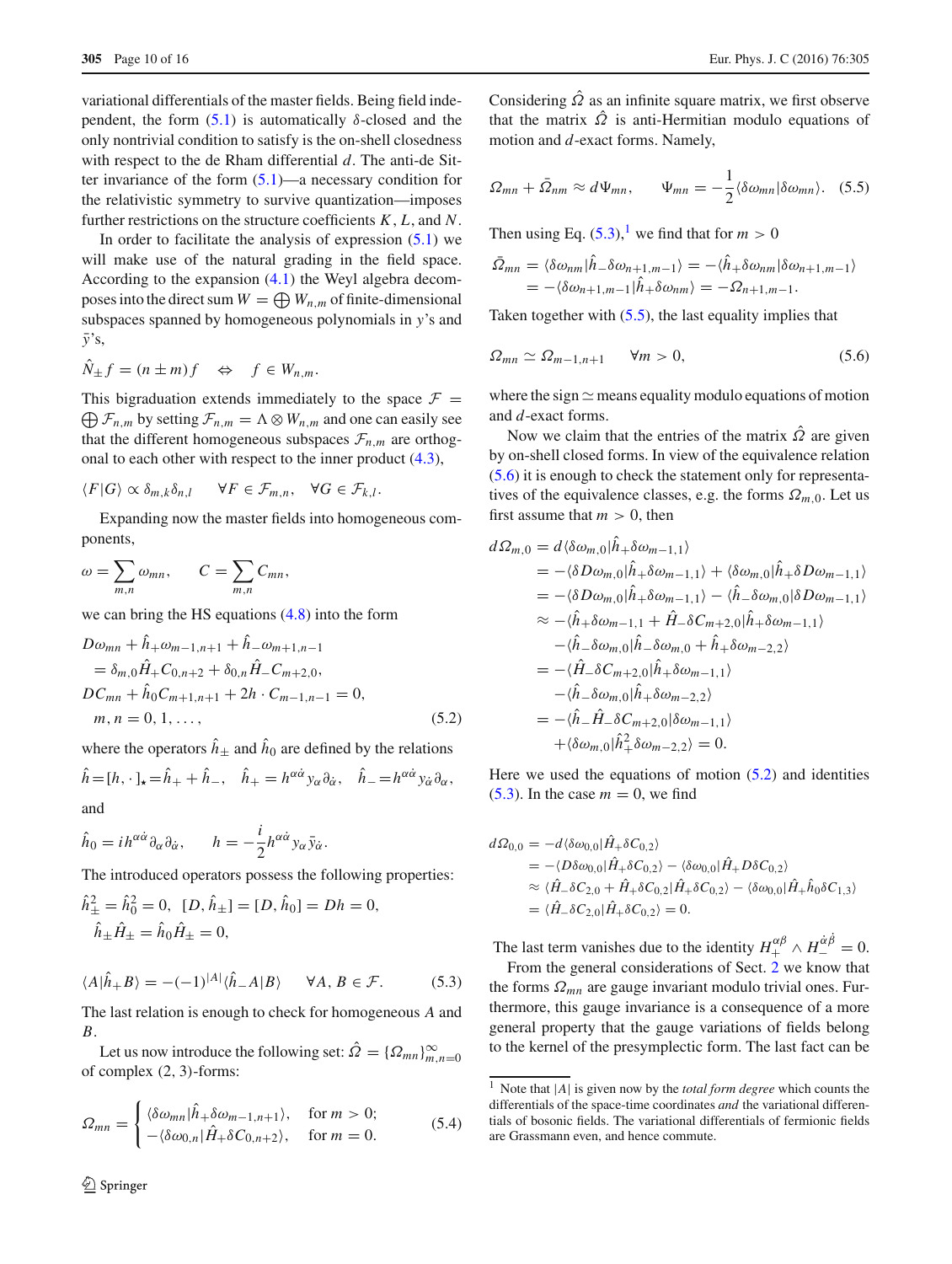<span id="page-10-6"></span>verified directly. In terms of homogeneous components the gauge symmetry transformations [\(4.10\)](#page-7-3) read

$$
\delta_{\zeta}\omega_{mn} = D\zeta_{mn} + \hat{h}_{+}\zeta_{m-1,n+1} + \hat{h}_{-}\zeta_{m+1,n-1}, \qquad \delta_{\zeta}C_{mn} = 0. (5.7)
$$

The right hand sides of these equations define a variational vector field  $V$  on the space of fields  $\Phi$ . Because of the equiva-lence equation [\(5.6\)](#page-9-3) the desired equalities  $i_V \Omega_{mn} \simeq 0$  follow immediately from

$$
i_V \Omega_{0,n} = -\langle \delta_{\zeta} \omega_{0,n} | \hat{H}_+ \delta C_{0,n+2} \rangle
$$
  
= -\langle D\zeta\_{0,n} + \hat{h}\_-\zeta\_{1,n-1} | \hat{H}\_+ \delta C\_{0,n+2} \rangle  
\simeq \langle \zeta\_{0,n} | \hat{H}\_+ D \delta C\_{0,n+2} \rangle + \langle \zeta\_{1,n-1} | \hat{h}\_+ \hat{H}\_+ \delta C\_{0,n+2} \rangle  
\simeq \langle \zeta\_{0,n} | \hat{H}\_+ \hat{h}\_0 \delta C\_{1,n+3} \rangle = 0.

<span id="page-10-1"></span>For integer spins it is convenient to represent the equiva-lence classes [\(5.6\)](#page-9-3) by the diagonal elements of the matrix  $\Omega$ . We set

$$
\Omega_s = \text{Im } \Omega_{s-1, s-1}, \qquad s = 1, 2, .... \tag{5.8}
$$

By definition, the sequence  $\{\Omega_s\}_{s=1}^{\infty}$  consists of real presymplectic currents that are on-shell equivalent to the diagonal elements of the matrix  $\Omega$ . Notice that the form  $\Omega_s$  depends on the fields of spin *s*.

In particular, for spin-one fields Eq. [\(5.8\)](#page-10-1) yields

$$
\Omega_1 = -\frac{1}{2i} \langle \delta \omega_{0,0} | \hat{H}_+ \delta C_{0,2} - \hat{H}_- \delta C_{2,0} \rangle.
$$

Being rewritten in the vector notation, the last expression is proportional to the presymplectic current for electromagnetic field [\(3.10\)](#page-4-4).

For spin-two fields we get

$$
\Omega_2 = \frac{1}{2i} \langle \delta \omega_{1,1} | \hat{h}_+ \delta \omega_{0,2} - \hat{h}_- \delta \omega_{2,0} \rangle.
$$

Again, one can easily verify that, up to an overall factor, this expression defines nothing but the presymplectic current for the linearized gravity  $(3.13)$ .

For half-integer spins it is convenient to choose the representatives of presymplectic currents on the super-diagonal of the matrix  $\Omega$ , namely,

<span id="page-10-2"></span>
$$
\Omega_s = \text{Im}\,\Omega_{s-1/2,s-3/2}, \quad s = 3/2, 5/2, \dots \tag{5.9}
$$

The one-parameter family  $(5.8)$ ,  $(5.9)$  provides nontrivial presymplectic structures for massless fields of all but two spins. The presymplectic structures for the remaining two cases,  $s = 0$ ,  $1/2$ , can be read off from  $(3.6)$  and  $(3.8)$ . By making use of the identifications of Sect. [4,](#page-5-0) we set

$$
\Omega_0 = \langle \delta C_{0,0} | \hat{H}_0 \delta C_{1,1} \rangle, \qquad \Omega_{1/2} = \langle \delta C_{1,0} | \hat{\mathcal{H}}_+ \delta C_{0,1} \rangle, \tag{5.10}
$$

where

$$
\hat{H}_0 = h^{\alpha\dot{\beta}} \wedge h_{\beta\dot{\beta}} \wedge h^{\beta\dot{\alpha}} \partial_{\alpha} \partial_{\dot{\alpha}}, \qquad \hat{\mathcal{H}}_+ = y_{\alpha} h^{\alpha\dot{\beta}} \wedge h_{\beta\dot{\beta}} \wedge h^{\beta\dot{\alpha}} \partial_{\dot{\alpha}}.
$$

One can also include these presymplectic currents into two families of on-shell closed (2, 3)-forms, namely,

$$
\Omega'_{nm} = \langle \delta C_{nm} | \hat{H}_0 \delta C_{n+1,m+1} \rangle, \quad \Omega''_{nm} = \langle \delta C_{n+1,m} | \hat{\mathcal{H}}_+ \delta C_{n,m+1} \rangle.
$$

All these currents, however, appear to be trivial except when  $n = m = 0$ .

<span id="page-10-5"></span>Now the general presymplectic structure on the space of free HS fields can be written as

$$
\Omega = \sum_{s=0}^{\infty} a_s \int_{\Sigma} \Omega_s, \qquad a_s \in \mathbb{R}.
$$
 (5.11)

Up to rescalings of fields of definite spin,  $\omega(s) \rightarrow \alpha_s \omega(s)$  and  $C_{(s)} \rightarrow \alpha_s C_{(s)}$ , this presymplectic structure is equivalent to one defined by the current

$$
\Omega = \text{Im}\langle \delta\omega | \hat{h}_{+}\delta\omega - \hat{H}_{+}\delta C_{-} \rangle + \text{Im}\langle \delta C | \hat{\mathcal{H}}_{+}\delta C \rangle + \langle \delta C | \hat{H}_{0}\delta C \rangle.
$$

The anti-de Sitter invariance and nontriviality of the above presymplectic structure will be proved in the next section.

#### <span id="page-10-0"></span>**6 Symmetries and conservation laws**

As an immediate application of the covariant presymplectic structure above we are going to derive the conservation laws associated with the anti-de Sitter invariance of the HS equations [\(4.8\)](#page-7-1). Since the equations are non-Lagrangian, the first Noether theorem [\[24](#page-15-0)] is not directly applicable to them and the presence of global symmetries does not automatically imply the existence of the corresponding conservation laws. Actually, it is the presymplectic structure, rather than the Lagrangian itself, which enables one to convert global symmetries to conservation laws.<sup>2</sup> Here by a conservation law we understand a 3-form *J* built from the (derivatives of) dynamical fields such that

<span id="page-10-4"></span>
$$
dJ \approx 0.\tag{6.1}
$$

Two conservation laws *J* and *J'* are considered equivalent if they differ on shell by an exact form, that is,  $J \simeq J'$ . Due to the Stokes theorem, equivalent conservation laws share the same charge *Q* defined by the integral

$$
Q=\int_{\Sigma}J.
$$

<span id="page-10-7"></span><span id="page-10-3"></span><sup>2</sup> The correspondence is not generally one-to-one due to the possible degeneracy of the presymplectic structure for non-Lagrangian dynamics. Reversely, it is the concept of Lagrange structure [\[2\]](#page-14-1) which allows one to relate conservation laws to global symmetries for not necessarily Lagrangian theories [\[4,](#page-14-3)[25](#page-15-1)].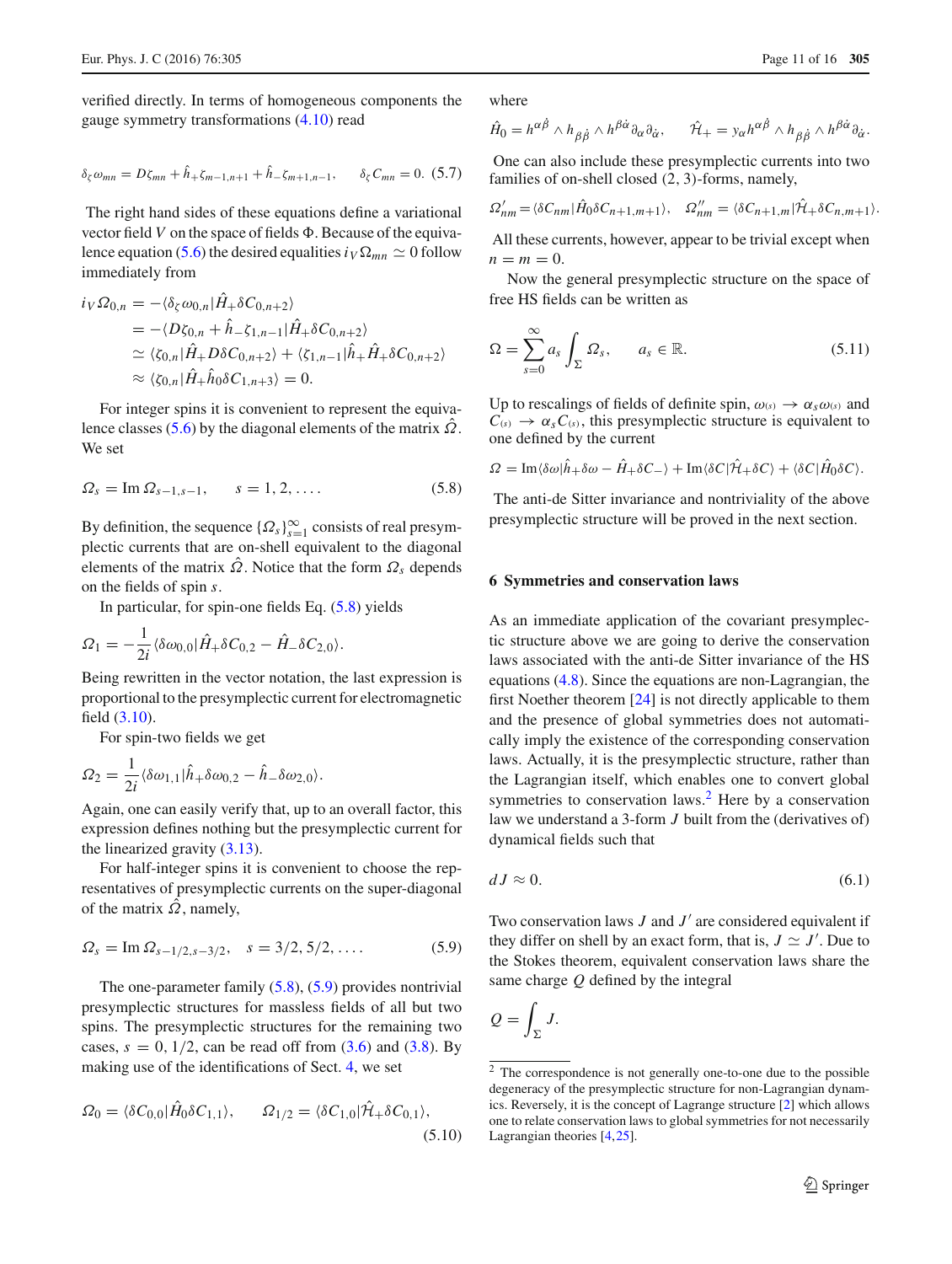By virtue of  $(6.1)$  the value of  $Q$  is independent of the choice of the Cauchy surface  $\Sigma$ .

The global symmetries of free HS fields are known to form an infinite-dimensional Lie group. Below we restrict our consideration to the subgroup of symmetries associated with the isometries of *Ad S*4. These have a clear geometric interpretation and constitute a finite-dimensional subgroup, the anti-de Sitter group *SO*(3, 2). The infinitesimal action of the anti-de Sitter group in the space of free HS fields is given by the relations

<span id="page-11-1"></span>
$$
\delta_{\xi}\omega = [\xi, \omega]_{\star} + 2\hat{H}_{+}^{\xi}C_{-} + 2\hat{H}_{-}^{\xi}C_{+},
$$
  
\n
$$
\delta_{\xi}C = [\xi'', C]_{\star} + \{\xi', C\}_{\star},
$$
\n(6.2)

<span id="page-11-0"></span>where

$$
\xi = \xi' + \xi'', \tag{6.3}
$$

$$
\xi' = -\frac{i}{2} \xi^{\alpha \dot{\alpha}} y_{\alpha} \bar{y}_{\dot{\alpha}} \in \mathcal{F}_{1,1}^0,
$$
  

$$
\xi'' = -\frac{i}{4} \xi^{\alpha \beta} y_{\alpha} y_{\beta} - \frac{i}{4} \xi^{\dot{\alpha} \dot{\beta}} \bar{y}_{\dot{\alpha}} \bar{y}_{\dot{\beta}} \in \mathcal{F}_{2,0}^0 \oplus \mathcal{F}_{0,2}^0
$$

are infinitesimal parameters and

$$
\hat{H}^{\xi}_{-} = \xi_{\alpha}{}^{\dot{\alpha}} h^{\alpha \dot{\beta}} \partial_{\dot{\alpha}} \partial_{\dot{\beta}}, \qquad \hat{H}^{\xi}_{+} = \xi^{\alpha}{}_{\dot{\alpha}} h^{\beta \dot{\alpha}} \partial_{\alpha} \partial_{\beta}.
$$

The parameters  $(6.3)$  are assumed to satisfy the condition

$$
\mathcal{D}\xi = D\xi + [h, \xi] = 0. \tag{6.4}
$$

For the derivation and explanation of these formulas we refer the reader to [\[26,](#page-15-2) Sec. 5], [\[27\]](#page-15-3).

Strange as it may seem, the symmetry transformations  $(6.2)$  induced by the isometries of  $AdS_4$  do not involve the space-time derivatives of fields. One important point to remember is that the generators of global symmetries are defined only modulo equations of motion and the unfolded form of dynamics enables the derivatives to be expressed through nondifferentiated fields. Notice also that the symmetry transformations [\(6.2\)](#page-11-1) do not mix the fields of different spins.

Considering that  $\mathcal{D}^2 = 0$ , Eq. [\(6.4\)](#page-11-2) is integrable and allows one to reconstruct the function  $\xi(x)$  by its value  $\xi(x_0)$  at any given point  $x_0$  of  $AdS_4$ . We are led to conclude that there are exactly ten linearly independent solutions to Eq. [\(6.4\)](#page-11-2). These solutions—the spin-tensors  $\xi$ —are naturally identified with the Killing vectors of the anti-de Sitter metric. Since the operator  $D$  differentiates the  $\star$ -product, the solutions to Eq. [\(6.4\)](#page-11-2) form a closed Lie algebra with respect to the  $\star$ -commutator, the anti-de Sitter algebra. If  $\xi_1$  and  $\xi_2$ are two such solutions, then  $[\delta_{\xi_1}, \delta_{\xi_2}] = \delta_{[\xi_1, \xi_2]}$ .

By definition, the generators of symmetry transformations [\(6.2\)](#page-11-1) are given by the variational vector fields that are tangent to the subspace  $M \subset \Phi$  of solutions to the HS equations [\(4.8\)](#page-7-1).

Let us show that these vector fields are Hamiltonian relative to the presymplectic structure  $(5.11)$ . This obviously the case for the fields of low spins  $(s < 2)$  where the presymplectic structures come from the standard Lagrangians. By the Noether theorem the global symmetries of a Lagrangian give rise to the conserved currents. These currents are nothing but the Hamiltonians that generate the symmetry transformations through the Poisson bracket on the covariant phase space. So, without loss in generality, we can restrict ourselves to the case  $s > 2$ . For higher spins the expressions for the presymplectic structure  $(5.11)$  and the symmetry transformations  $(6.2)$  are considerably simplified. In terms of homogeneous components, the transformations of the gauge field can be written as

$$
\delta_{\xi}\omega_{mn} = \hat{\xi}''\omega_{mn} + \hat{\xi}''\omega_{m+1,n-1} + \hat{\xi}''\omega_{m-1,n+1}, \quad mn > 0,
$$
  
where

$$
\hat{\xi}'' = [\xi'', \cdot]_{\star} = \xi^{\alpha\beta} y_{\alpha} \partial_{\beta} + \bar{\xi}^{\dot{\alpha}\beta} \bar{y}_{\dot{\alpha}} \partial_{\dot{\beta}},
$$

$$
\hat{\xi}' = [\xi', \cdot]_{\star} = \hat{\xi}'_{-} + \hat{\xi}'_{+}, \qquad \hat{\xi}'_{-} = \xi^{\alpha \dot{\alpha}} \bar{y}_{\dot{\alpha}} \partial_{\alpha}, \qquad \hat{\xi}'_{+} = \xi^{\alpha \dot{\alpha}} y_{\alpha} \partial_{\dot{\alpha}}.
$$

Let us mention the following useful properties of the introduced operators:

<span id="page-11-2"></span>
$$
\langle \hat{\xi}^{\prime\prime} A | B \rangle = -\langle A | \hat{\xi}^{\prime\prime} B \rangle, \qquad \langle \hat{\xi}'_+ A | B \rangle = -\langle A | \hat{\xi}'_- B \rangle \qquad \forall A, B \in \mathcal{F},
$$
  

$$
[\hat{\xi}'_+ , \hat{h}_\pm] = 0, \qquad [D, \hat{\xi}'_\pm] + [\hat{h}_\pm, \hat{\xi}^{\prime\prime}] = 0.
$$

<span id="page-11-3"></span>Denoting by *U* the variational vector field defined by the r.h.s. of Eq. [\(6.2\)](#page-11-1) and using the relations above, one can check that

$$
i_U \Omega_s \approx \delta J_s + d \Xi_s, \qquad s > 2, \tag{6.5}
$$

where

<span id="page-11-4"></span>
$$
J_s = -\text{Im}\langle\omega_{mn}|\hat{\xi}''\hat{h}_+\omega_{m-1,n+1} + \hat{h}_+\hat{\xi}'_-\omega_{mn}\rangle
$$

$$
-\text{Im}\langle\omega_{m+1,n+1}|\hat{\xi}'_+\hat{h}_+\omega_{m-1,n+1}\rangle \tag{6.6}
$$

and

$$
\Xi_s = \mathrm{Im}\langle \delta \omega_{mn}|\hat{\xi}'_+\omega_{m-1,n+1}\rangle.
$$

In these formulas one should put  $m = n = s - 1$  for integer spins and  $m = s - 1/2$ ,  $n = s - 3/2$  for half-integer spins.

Equation [\(6.5\)](#page-11-3) implies two things. First, applying  $\delta$  to both sides of the relation yields

$$
L_U\Omega_s\simeq 0.
$$

This means the anti-de Sitter invariance of the form Ω*s*. Second, acting by the exterior differential *d* on the left and right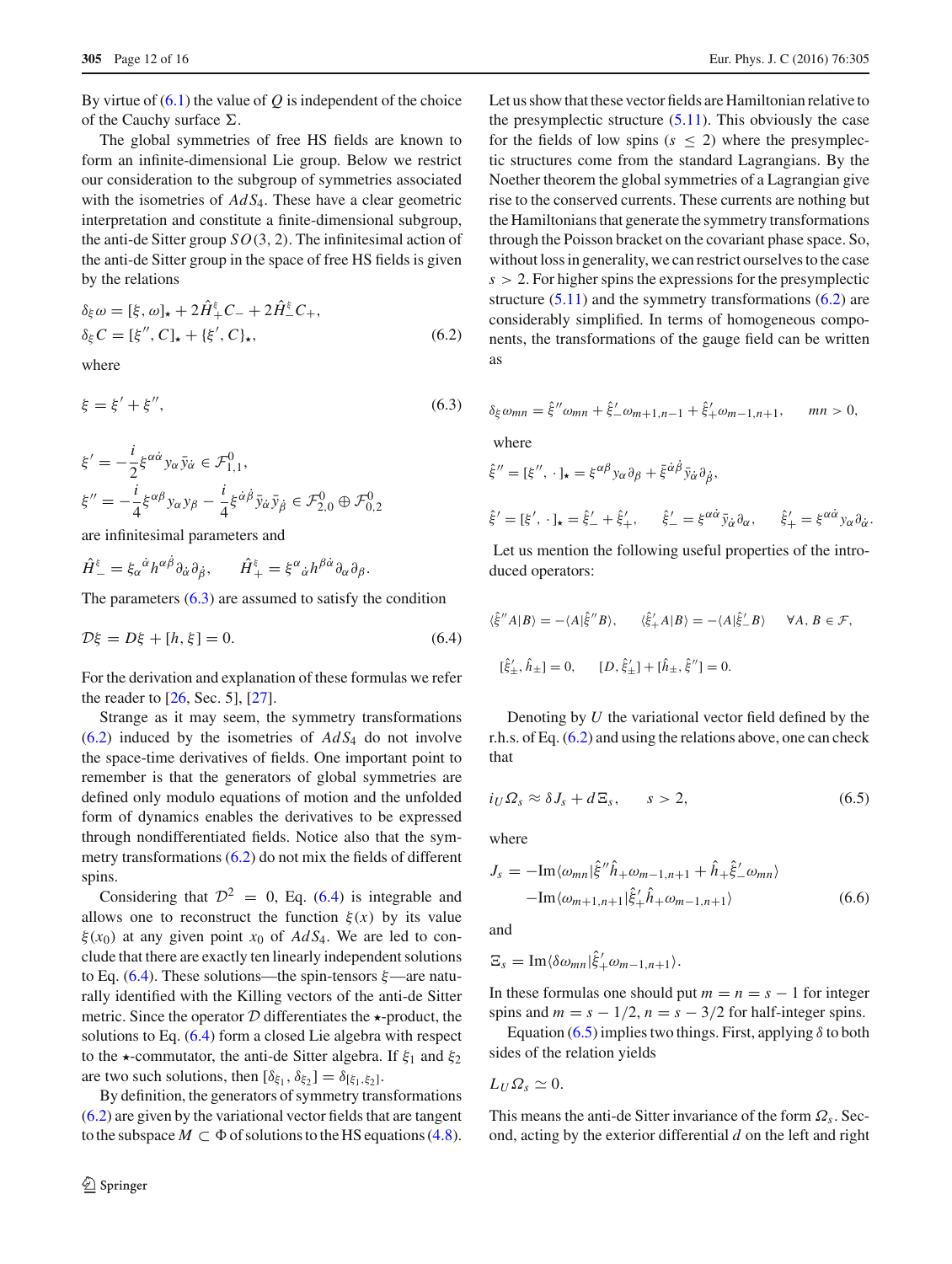hand sides of [\(6.5\)](#page-11-3), we get  $\delta dJ_s \approx 0.3$  $\delta dJ_s \approx 0.3$  The form  $J_s$  being field-dependent, the last relation is equivalent to

$$
dJ_s\approx 0.
$$

In other words, the Hamiltonian  $J_s$  is conserved. A direct verification shows that the forms  $J_s$  are nontrivial. Thus, the presymplectic structure [\(5.11\)](#page-10-5) enables us to relate the anti-de Sitter invariance of the HS equations with the conservation laws. Up to trivial redefinitions the forms  $J_s$  are seemed to coincide with some of spin-two currents obtained recently in [ $28$ ]. In that paper the authors argued that the forms  $J_s$  are bound to be gauge noninvariant whenever  $s \geq 2$ . This last fact can also be seen from Eq.  $(6.5)$ . In the previous section we have proved the relation

$$
i_V \Omega_s \approx d\Gamma_s,
$$

where *V* is the vector field defining the gauge variations of fields  $(5.7)$  and  $\Gamma_s$  is some local  $(1, 2)$ -form. Contracting [\(6.5\)](#page-11-3) with *V* yields

$$
L_V J_s \approx d(i_U \Gamma_s + i_V \Xi_s).
$$

We see that, in the general case, the conserved currents  $J_s$ are gauge invariant only modulo *d*-exact forms.

As a byproduct we have shown nontriviality of the presymplectic structure  $(5.11)$ : for if it were trivial, then the conserved currents  $(6.6)$  would be trivial as well.

## <span id="page-12-0"></span>**7 Weak Lagrangians**

Let  $\Omega$  be a presymplectic current compatible with (not necessarily Lagrangian) equations of motion [\(3.15\)](#page-5-1). As is shown in [\[8](#page-14-7)[,9](#page-14-8)], such a current defines a *weak Lagrangian*. This is given by a top form  $\mathcal L$  on  $N$  built of the fields  $\phi^i$  and their derivatives. Regarding *L* as a conventional Lagrangian density, one can define the Euler–Lagrange equations

$$
\frac{\delta \mathcal{L}}{\delta \phi^i} = 0. \tag{7.1}
$$

The adjective 'weak' means that all solutions to  $(3.15)$  also solve  $(7.1)$ . In general, the Euler–Lagrange system  $(7.1)$  is not equivalent to the original system of equations, but only to a subsystem thereof, hence the name.

The form  $\mathcal L$  is constructed with the help of the cohomological descent method. Assuming that the  $\delta$ -cohomology is trivial $4$  in positive degree, we can write the presymplectic current as

$$
\Omega = \delta \Theta
$$

for some presymplectic potential current  $\Theta$ . By definition,  $\Theta$  is a hybrid form of type  $(1, n - 1)$ . Applying now the de Rham differential *d* to both sides of the last equation and taking into account  $(3.16)$ , we find

δ*d*Θ ≈ 0.

Using the acyclicity of  $\delta$  once again, we conclude that there exists a  $(0, n - 1)$ -form  $\Lambda$  such that

$$
d\Theta\approx\delta\Lambda.
$$

For regular equations of motion  $(3.15)$ , the last weak equality can be replaced by the following one:

$$
d\Theta = \delta\Lambda + \sum_{n=0}^N \left( \delta E_{a,\mu(n)} \wedge v^{a\mu(n)} - E_{a,\mu(n)} \lambda^{a\mu(n)} \right).
$$

Here  $E_{a,\mu(n)} = \partial_{\mu_1} \cdots \partial_{\mu_n} E_a$  are the differential conse-quences of the field equations [\(3.15\)](#page-5-1);  $\lambda$ 's and  $\nu$ 's are some forms of type  $(1, n)$  and  $(0, n)$ , respectively. By making use of Leibniz's rule for the differential  $\delta$ , we can rewrite the last relation as

<span id="page-12-4"></span>
$$
\delta \left( \Lambda + \sum_{n} E_{a,\mu(n)} v^{a\mu(n)} \right)
$$
  
=  $d\Theta + \sum_{n} E_{a,\mu(n)} (\lambda^{a\mu(n)} + \delta v^{a\mu(n)}).$  (7.2)

The weak Lagrangian is defined now by

$$
\mathcal{L} = \Lambda + \sum_{n} E_{a,\mu(n)} \nu^{a\mu(n)} \approx \Lambda.
$$

Integrating the r.h.s. of Eq.  $(7.2)$  by parts, we can bring the variation of *L* into the standard form,

<span id="page-12-2"></span>
$$
\delta \mathcal{L} = \sum_{n=0}^{\tilde{N}} E_{a,\mu(n)} M_i^{a\mu(n)} \wedge \delta \phi^i
$$

$$
+ d \left( \Theta + \sum_{n=0}^{\tilde{N}} E_{a,\mu(n)} \tilde{\lambda}^{a\mu(n)} \right)
$$

for some  $M$ 's and  $\tilde{\lambda}$ 's. This amounts to the equations

$$
\frac{\delta \mathcal{L}}{\delta \phi^i} = \sum_n E_{a,\mu(n)} M_i^{a\mu(n)},
$$

$$
d\left(\Theta + \sum_n E_{a,\mu(n)} \tilde{\lambda}^{a\mu(n)}\right) = d\Theta \mathcal{L},
$$

where  $\Theta_\mathcal{L}$  is the current of the canonical presymplectic potential associated with the Lagrangian density *L*. We see that each solution to the original equations of motion  $E_a = 0$ obeys also the Euler–Lagrange equations [\(7.1\)](#page-12-2) for the weak

<span id="page-12-1"></span><sup>&</sup>lt;sup>3</sup> Let us mention the useful identity  $i_Ud + di_U = 0$ , which holds for all (even) variational vector fields *U*.

<span id="page-12-3"></span><sup>&</sup>lt;sup>4</sup> This is always the case where the target space of fields is contractible [\[17](#page-14-16)]. If the equations of motion are regular, then the differential  $\delta$ remains acyclic upon restriction to the shell.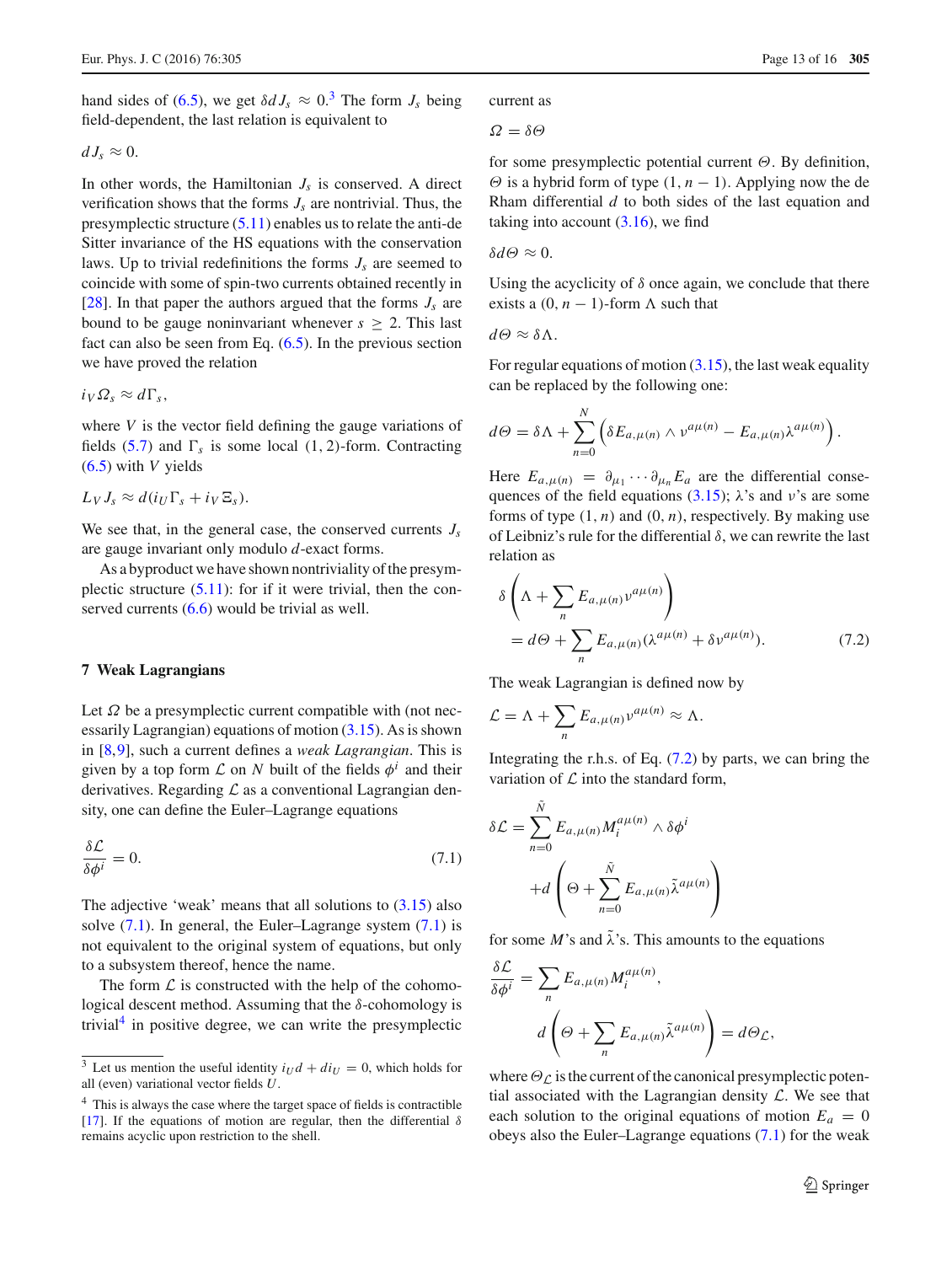Lagrangian. The off-shell acyclicity of *d* implies that  $\Theta \simeq$  $\Theta_L$ ; and hence,

$$
\Omega \simeq \Omega_{\mathcal{L}}.
$$

In other words, the presymplectic structure associated to the weak Lagrangian and the original presymplectic structure are equivalent.

Let the field equations  $(3.15)$  enjoy infinitesimal gauge symmetry transformations  $\delta_{\zeta}\phi = V$ , i.e.,

$$
L_V E_a = i_V \delta E_a \approx 0.
$$

<span id="page-13-2"></span>Then contracting the form  $(7.2)$  with the variational vector field *V*, we obtain

$$
L_V \mathcal{L} \simeq 0. \tag{7.3}
$$

This means the on-shell gauge invariance of the weak Lagrangian.

Let us now apply this general construction to the case at hand. In Sect. [5,](#page-8-0) we introduced the set of complex presymplectic currents [\(5.4\)](#page-9-5) compatible with the HS field equations [\(5.2\)](#page-9-4). The currents are  $\delta$ -exact and can be written in the form

$$
\Omega_{mn} = \delta \Theta_{mn}, \qquad \Theta_{mn} = \begin{cases} \langle \omega_{mn} | \hat{h}_+ \delta \omega_{m-1,n+1} \rangle, & \text{for } m > 0; \\ -\langle \omega_{0,n} | \hat{H}_+ \delta C_{0,n+2} \rangle, & \text{for } m = 0. \end{cases}
$$

Let us first assume that  $m > 0$ . Then, using identities  $(5.3)$ , we find

<span id="page-13-0"></span>
$$
d\Theta_{mn} = \langle D\omega_{mn} | \hat{h}_{+} \delta\omega_{m-1,n+1} \rangle - \langle \omega_{mn} | \hat{h}_{+} \delta D\omega_{m-1,n+1} \rangle
$$
  
\n
$$
= \langle E_{mn}^{\omega} | \hat{h}_{+} \delta\omega_{m-1,n+1} \rangle - \langle \hat{h}_{+} \omega_{m-1,n+1} | \hat{h}_{+} \delta\omega_{m-1,n+1} \rangle
$$
  
\n
$$
- \langle \omega_{mn} | \hat{h}_{+} \delta E_{m-1,n+1}^{\omega} \rangle + \langle \omega_{mn} | \hat{h}_{+} \delta \hat{h}_{-} \omega_{mn} \rangle
$$
  
\n
$$
= \langle E_{mn}^{\omega} | \hat{h}_{+} \delta\omega_{m-1,n+1} \rangle + \langle \hat{h}_{+} \omega_{m-1,n+1} | \delta \hat{h}_{+} \omega_{m-1,n+1} \rangle
$$
  
\n
$$
- \langle \hat{h}_{-} \omega_{mn} | \delta E_{m-1,n+1}^{\omega} \rangle + \langle \hat{h}_{-} \omega_{mn} | \delta \hat{h}_{-} \omega_{mn} \rangle
$$
  
\n
$$
= \delta L_{mn} + \langle \hat{h}_{+} E_{m-1,n+1}^{\omega} | \delta\omega_{mn} \rangle - \langle \hat{h}_{-} E_{mn}^{\omega} | \delta\omega_{m-1,n+1} \rangle, \tag{7.4}
$$

where  $E^{\omega} = 0$  is the first equation in [\(4.8\)](#page-7-1) or [\(5.2\)](#page-9-4) and

$$
L_{mn} = \frac{1}{2} \langle \hat{h}_{+} \omega_{m-1,n+1} | \hat{h}_{+} \omega_{m-1,n+1} \rangle + \frac{1}{2} \langle \hat{h}_{-} \omega_{mn} | \hat{h}_{-} \omega_{mn} \rangle - \langle E_{m-1,n+1}^{\omega} | \hat{h}_{-} \omega_{mn} \rangle.
$$

By construction, the imaginary part of *Lmn* gives us the twoparameter family of weak Lagrangians

$$
\mathcal{L}_{mn}=\mathrm{Im}\,L_{mn},\qquad m>0.
$$

These depend only on the gauge fields. Equation [\(7.4\)](#page-13-0) implies the following Euler–Lagrange equations:

$$
\frac{\delta \mathcal{L}_{mn}}{\delta \omega_{pq}} = \delta_{p,m-1} \delta_{q,n+1} \hat{h}_- E_{mn}^{\omega} - \delta_{p,m} \delta_{q,n} \hat{h}_+ E_{m-1,n+1}^{\omega} = 0.
$$
\n(7.5)

We see that the operators  $\hat{h}_+$  play the role of integrating multipliers for the HS equations. Since  $\hat{h}^2_{\pm} = 0$ , the operators  $\hat{h}_+$  are characterized by nonzero kernels. In particular,  $\lim \hat{h}_+ \subset \ker \hat{h}_+$ . As a result the Lagrangian equations [\(7.5\)](#page-13-1) are weaker than the original system [\(5.2\)](#page-9-4).

For  $m = 0$  we obtain

$$
d\Theta_{0,n} = -\langle D\omega_{0,n} | \hat{H}_+\delta C_{0,n+2} \rangle - \langle \omega_{0,n} | \hat{H}_+\delta D C_{0,n+2} \rangle
$$
  
=  $\delta L_{0,n} - \langle \hat{H}_+ E_{0,n+2}^C | \delta \omega_{0,n} \rangle - \langle E_{0,n}^{\omega} | \hat{H}_+ \delta C_{0,n+2} \rangle$ ,

where  $E^C = 0$  denotes the second equation in [\(4.8\)](#page-7-1) or [\(5.2\)](#page-9-4) and

$$
L_{0,n} = \langle \omega_{0,n} | \hat{H}_+ E_{0,n+2}^C \rangle - \frac{1}{2} \langle \hat{H}_+ C_{0,n+2} | \hat{H}_+ C_{0,n+2} \rangle.
$$

Taking the imaginary part, we get one more family of weak Lagrangians,

$$
\mathcal{L}_{0,n}=\operatorname{Im}L_{0,n},
$$

which involves the Weyl fields. Now the most general weak Lagrangian associated with the real presymplectic currents  ${\{\operatorname{Im}\Omega_{mn}\}}_{m,n=0}^{\infty}$  reads

$$
\mathcal{L} = \sum_{n,m=0}^{\infty} \lambda_{nm} \mathcal{L}_{nm}, \qquad \lambda_{nm} \in \mathbb{R}.
$$

As for the presymplectic currents  $(5.10)$ , they give the standard Lagrangians for the massless scalar and spinor fields.

Notice that the Lagrangians *Lnm* belonging to one and the same spin are on-shell equivalent to each other modulo total divergence:

$$
\mathcal{L}_{nm} \simeq \Lambda_s = -\frac{1}{2} \text{Im} \langle \hat{H}_+ C_{0,2s} | \hat{H}_+ C_{0,2s} \rangle, \qquad n + m = 2s - 2.
$$

Due to Eq. [\(7.3\)](#page-13-2), the local functional

$$
S = \int_{AdS_4} \mathcal{L}
$$

<span id="page-13-1"></span>is gauge invariant when evaluated on the solutions to the HS equations [\(4.8\)](#page-7-1). There are strong grounds to believe that functionals of this type may be used for establishing the AdS/CFT correspondence. Usually, the role of functional *S* is played by the 'genuine' action of the bulk fields. If such an action is unavailable or does not exist for a given set of bulk fields, one can try to use some other local functionals that are compatible with fundamental symmetries of the model. In the context of nonlinear HS theories, a concrete proposal for the construction of an appropriate functional *S* has been put forward in [\[13](#page-14-10)].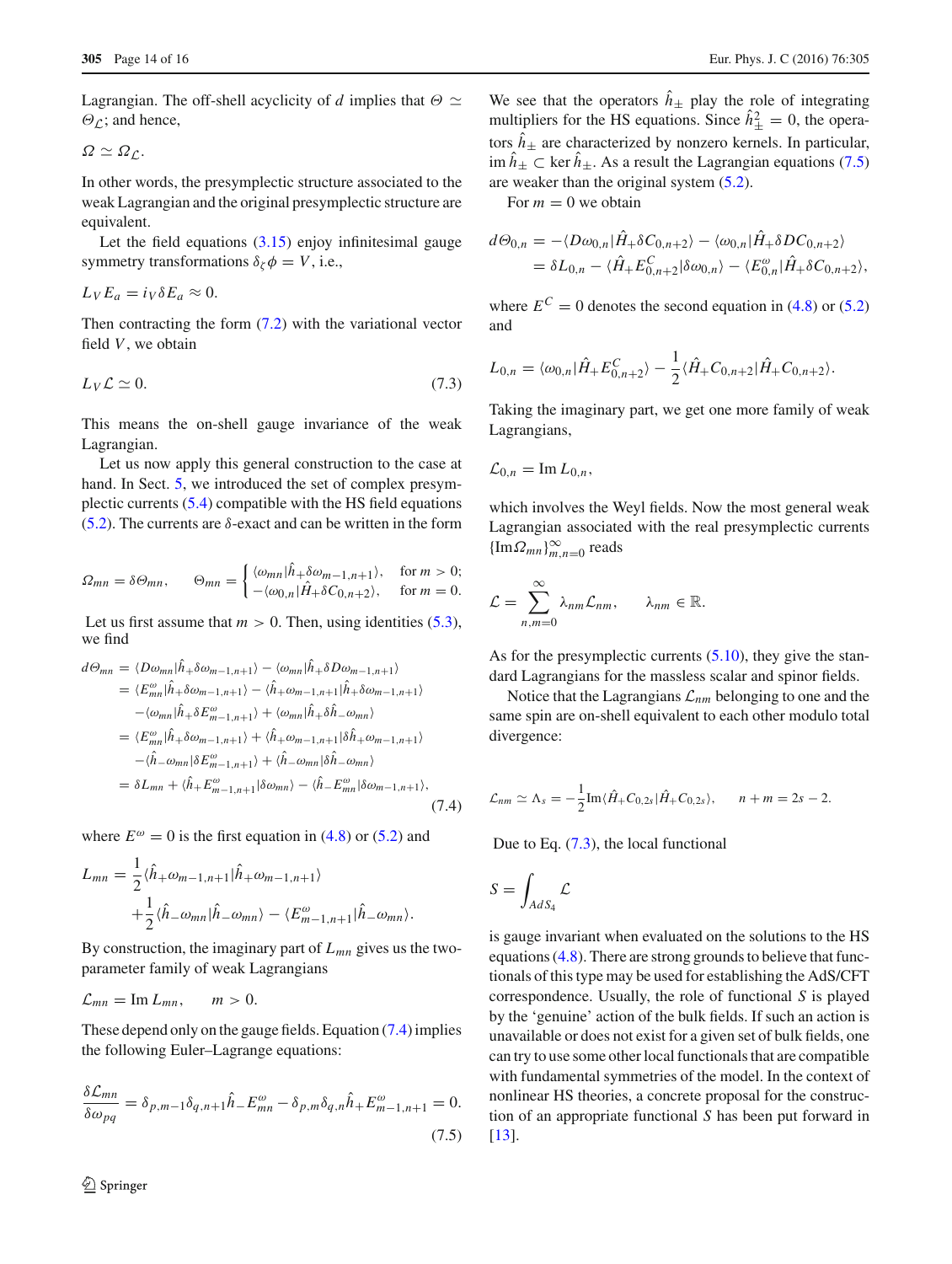#### <span id="page-14-11"></span>**8 Conclusion**

Let us comment on the obtained results and further perspectives. In Sect. [5,](#page-8-0) we proposed an anti-de Sitter invariant presymplectic structure which is compatible with the unfolded representation for the free HS fields in *Ad S*4. Although this presymplectic structure may not exhaust all the possibilities, it looks most natural and reproduces the standard presymplectic structures in the case of low spins. The classification of all possible presymplectic currents in the free HS theories, especially for color multiplets, is an interesting open problem. In many respects it is similar to the classification of the usual conserved currents. The existence of gauge invariant HS currents [\[29](#page-15-5)] suggests that such extra presymplectic structures are likely to exist in the sector of Weyl fields. As discussed in Sect. [6,](#page-10-0) every covariant presymplectic structure establishes a specific correspondence between the global HS symmetries and the conservation laws. It would also be interesting to relate the found presymplectic structures with those resulting from the frame-like Lagrangians for the free HS fields  $[16,22]$  $[16,22]$  $[16,22]$ . Although the equations considered in this paper are non-Lagrangian, the study of presymplectic structures may in principle allow one to identify a canonical presymplectic structure which is associated to an action principle upon adding/removing auxiliary fields.

Another open problem is finding a nontrivial presymplectic structure for nonlinear HS theories. The problem can be attacked in two ways. First, one can proceed perturbatively, adding quadratic vertices to the free field equations. Such vertices are now available in a more or less explicit form; see [\[23](#page-14-14),[30,](#page-15-6)[31\]](#page-15-7). Deformation of the free equations of motion implies a compatible deformation of the free presymplectic structure. It would be interesting to find the latter or identify obstructions to its existence. If we take this approach seriously, then the quantum correlators of fields have to involve the vertices coming from the deformed presymplectic structure in addition to those contained in the classical equations of motion. This also opens the way for the study of quantum anomalies. Second, one can start from the nonlinear Vasiliev equations and try to find a compatible presymplectic structure. The problem here is worse than it was with the free fields as the nonlinear system involves a larger Weyl algebra and more field equations.

One way or the other, we see that the covariant presymplectic structure offers a far more flexible approach to the study and quantization of HS theories than the conventional Lagrangian formalism.

**Acknowledgments** The author would like to thank Evgeny Skvortsov for useful discussions and acknowledges support from the Russian Foundation for Basic Research (Project No. 16-02-00284 A).

**Open Access** This article is distributed under the terms of the Creative Commons Attribution 4.0 International License [\(http://creativecomm](http://creativecommons.org/licenses/by/4.0/) [ons.org/licenses/by/4.0/\)](http://creativecommons.org/licenses/by/4.0/), which permits unrestricted use, distribution, and reproduction in any medium, provided you give appropriate credit to the original author(s) and the source, provide a link to the Creative Commons license, and indicate if changes were made. Funded by SCOAP3.

#### **References**

- <span id="page-14-0"></span>1. M.A. Vasiliev, Consistent equations for interacting gauge fields of all spins in 3+1 dimensions. Phys. Lett. B **243**, 378–382 (1990)
- <span id="page-14-1"></span>2. P.O. Kazinski, S.L. Lyakhovich, A.A. Sharapov, Lagrange structure and quantization. JHEP **0507**, 076 (2005)
- <span id="page-14-2"></span>3. D.S. Kaparulin, S.L. Lyakhovich, A.A. Sharapov, A remark on the Lagrange structure of the unfolded field theory. Int. J. Mod. Phys. A **26**, 1347–1362 (2011)
- <span id="page-14-3"></span>4. D.S. Kaparulin, S.L. Lyakhovich, A.A. Sharapov, Lagrange anchor and characteristic symmetries of free massless fields. SIGMA **8**, 021 (2012)
- <span id="page-14-4"></span>5. C. Crnković, E. Witten, Covariant description of canonical formalism in geometrical theories, in *Three hundred years of gravitation*, ed. by S.W. Hawking, W. Israel (Cambridge University Press, Cambridge, 1987), pp. 676–684
- <span id="page-14-5"></span>6. G.J. Zuckerman, Action principles and global geometry, in *Mathematical aspects of string theory, Adv. Ser. Math. Phys*., ed. by S.T. Yau (World Scientific, Singapore, 1987), pp. 259–284
- <span id="page-14-6"></span>7. I. Khavkine, Covariant phase space, constraints, gauge and the Peierls formula. Int. J. Mod. Phys. A **29**, 1430009 (2014)
- <span id="page-14-7"></span>8. T.J. Bridges, P.E. Hydon, J.K. Lawson, Multisymplectic structures and the variational bicomplex. Math. Proc. Camb. Philos. Soc. **148**, 159178 (2010)
- <span id="page-14-8"></span>9. I. Khavkine, Presymplectic current and the inverse problem of the calculus of variations. J. Math. Phys. **54**, 111502 (2013)
- <span id="page-14-9"></span>10. J.M. Maldacena, The Large N limit of superconformal field theories and supergravity. Adv. Theor. Math. Phys. **2**, 231–252 (1998)
- 11. S.S. Gubser, I.R. Klebanov, A.M. Polyakov, Gauge theory correlators from non-critical string theory. Phys. Lett. B **428**, 105–114 (1998)
- 12. E. Witten, Anti De Sitter Space And Holography. Adv. Theor. Math. Phys. **2**, 253–291 (1998)
- <span id="page-14-10"></span>13. M.A. Vasiliev, Invariant functionals in higher-spin theory. [arXiv:1504.07289](http://arxiv.org/abs/1504.07289) [hep-th]
- <span id="page-14-12"></span>14. J. Lee, R. Wald, Local symmetries and constraints. J. Math. Phys. **31**, 725–743 (1990)
- <span id="page-14-13"></span>15. C.G. Torre, Covariant phase space formulation of parametrized field theories. J. Math. Phys. **33**, 3802–3812 (1992)
- <span id="page-14-15"></span>16. K. Alkalaev, M. Grigoriev, Frame-like Lagrangians and presymplectic AKSZ-type sigma models. Int. J. Mod. Phys. A **29**, 1450103 (2014)
- <span id="page-14-16"></span>17. I.M. Anderson, The variational bicomplex (Academic Press, Boston, 1994). Contemp. Math. **132**, 51 (1992)
- <span id="page-14-17"></span>18. A.A. Sharapov, Variational tricomplex of a local gauge system, Lagrange structure and weak Poisson bracket. Int. J. Mod. Phys. A **30**, 1550152 (2015)
- <span id="page-14-18"></span>19. E.S. Fradkin, M.A. Vasiliev, On the gravitational interaction of massless higher spin fields. Phys. Lett. B **189**, 89–95 (1987)
- <span id="page-14-19"></span>20. E.S. Fradkin, M.A. Vasiliev, Cubic interaction in extended theories of massless higher spin fields. Nucl. Phys. B **291**, 141–171 (1987)
- <span id="page-14-20"></span>21. M.A. Vasiliev, Higher spin gauge theories: star-product and AdS space. [arXiv:hep-th/9910096](http://arxiv.org/abs/hep-th/9910096)
- <span id="page-14-21"></span>22. M.A. Vasiliev, "Gauge" form of description of massless fields with arbitrary spin (in Russian). Yad. Fiz. **32**, 855–861 (1980)
- <span id="page-14-14"></span>23. V.E. Didenko, E.D. Skvortsov, Elements of vasiliev theory. [arXiv:1401.2975](http://arxiv.org/abs/1401.2975) [hep-th]